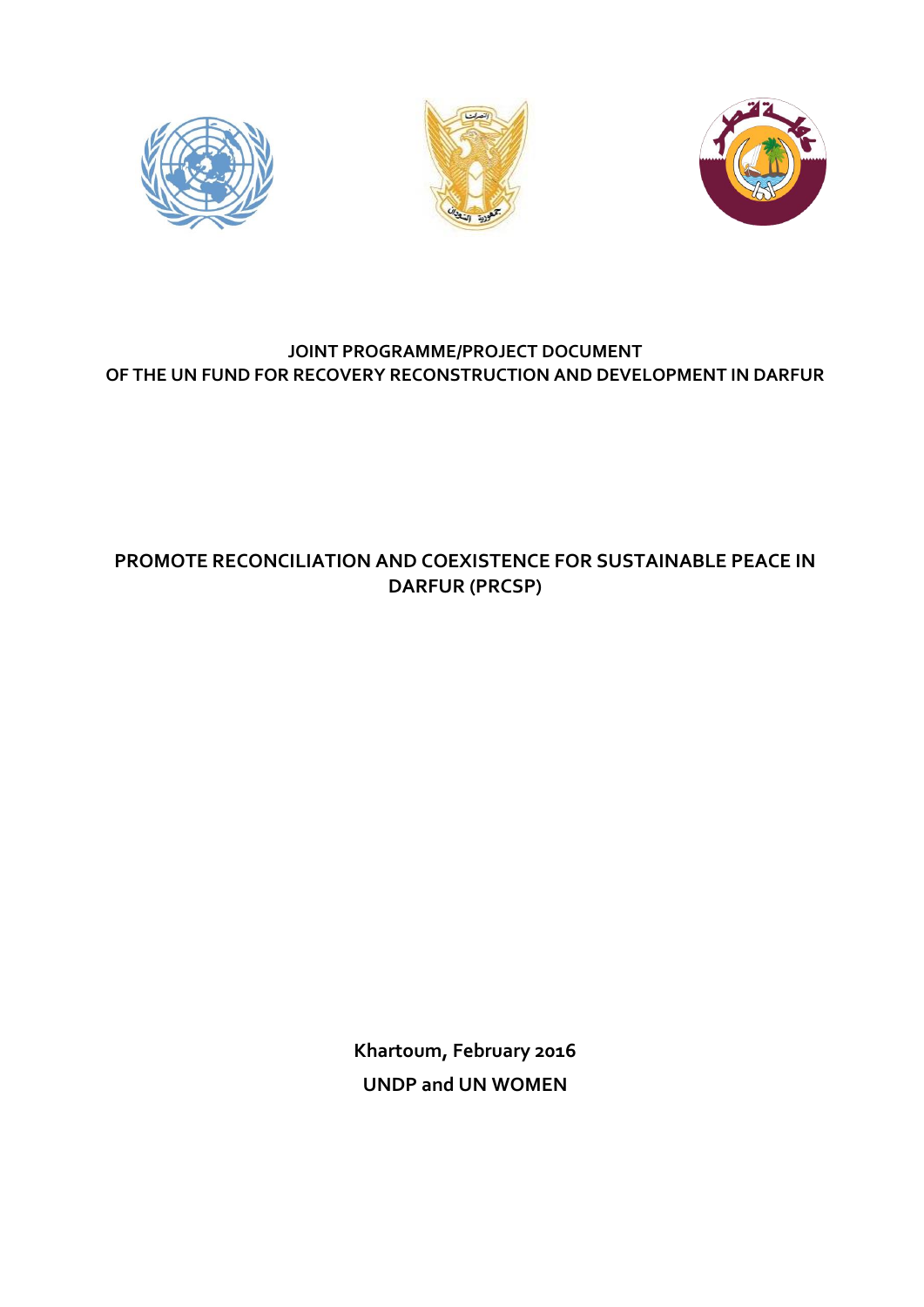| <b>DDS Pillar:</b>            | Governance, Justice and Reconciliation                                                                                                                   |
|-------------------------------|----------------------------------------------------------------------------------------------------------------------------------------------------------|
| <b>Programme title:</b>       | Promote Reconciliation and Coexistence for Sustainable Peace in Darfur                                                                                   |
| Programme outcome:            | Pillar 1, Objective 6: Improved Access to Justice<br>Pillar 1, Objective 9: Reconciliation and conflict management<br>process and mechanisms established |
| Lead Agency                   | <b>United Nations Development Programme</b>                                                                                                              |
| <b>Participating Agencies</b> | <b>UNDP, UN WOMEN</b>                                                                                                                                    |
|                               |                                                                                                                                                          |
| Programme Duration:           | 18 months                                                                                                                                                |
| Anticipated start/end dates:  | December 2015- April 2017                                                                                                                                |
| Total estimated budget:       | US\$ 5,495,049                                                                                                                                           |

## **Names and signatures of (sub) national counterparts and participating UN organisations**

| <b>UN</b> organisations                                                                     | <b>National Coordinating Authorities</b>                                                                                          |
|---------------------------------------------------------------------------------------------|-----------------------------------------------------------------------------------------------------------------------------------|
| Signature<br>Selva Ramachandran<br>Country Director<br>United Nations Development Programme | Signature<br>Dr. Al-Tijani Al-Sisi<br>Chairman<br>The Darfur Regional Authority                                                   |
| Date & Seal                                                                                 | Date & Seal                                                                                                                       |
| Signature<br>Jennet Kem<br>Resident Representative,<br><b>UNWOMEN</b>                       | Signature<br>Mr. Ibrahim Adam Ibrahim<br>Chairman, Truth, Justice and Reconciliation Commission,<br>The Darfur Regional Authority |
| Date& Seal                                                                                  | Date & Seal                                                                                                                       |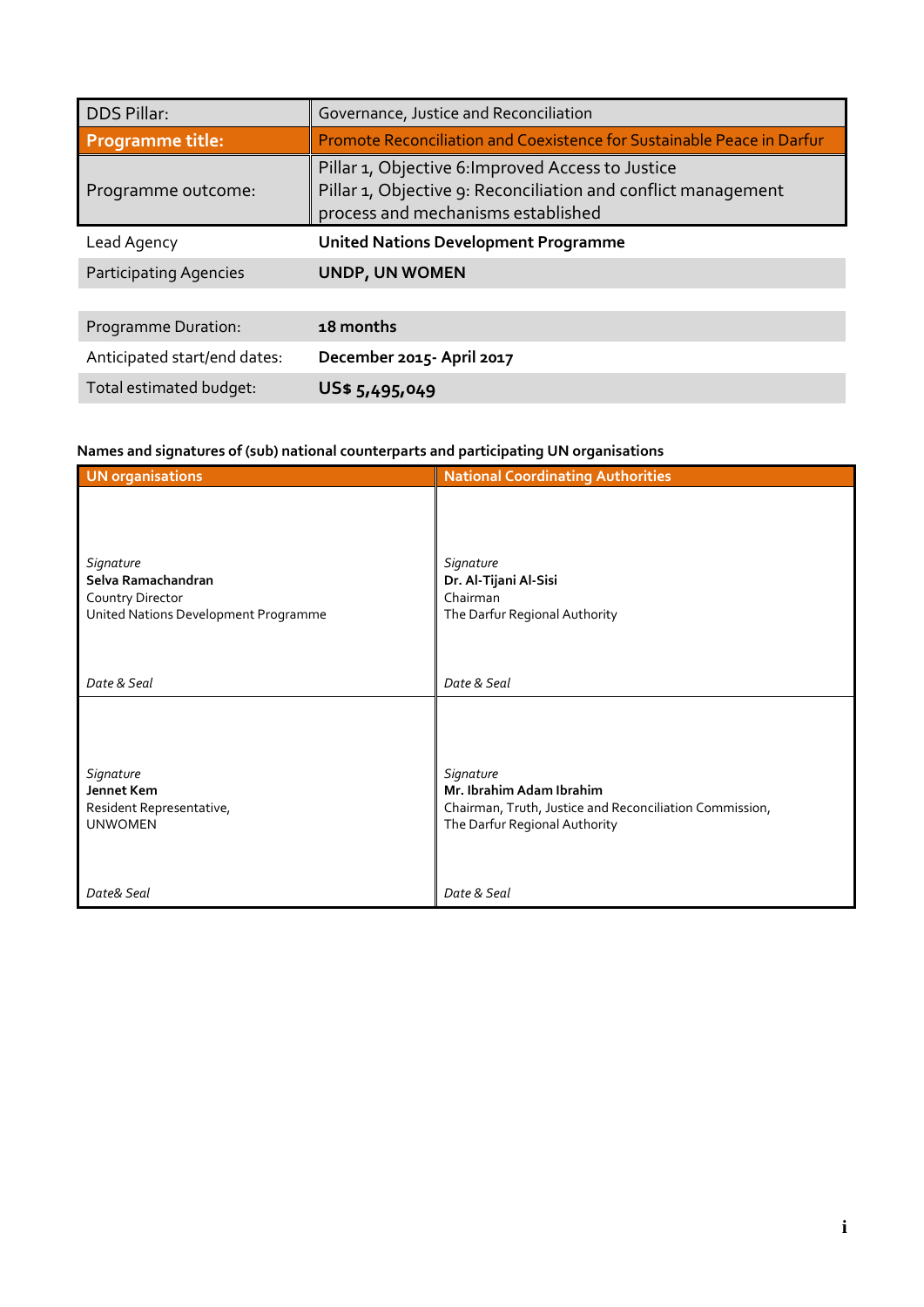# **Contents**

| 3.2.1 | Establishment and operationalisation of Peace, Justice and Reconciliation Centres<br>-7 |                                                                                                                                                                                                                          |
|-------|-----------------------------------------------------------------------------------------|--------------------------------------------------------------------------------------------------------------------------------------------------------------------------------------------------------------------------|
|       |                                                                                         |                                                                                                                                                                                                                          |
| 3.2.3 | Support to the Truth, Justice and Reconciliation Commission (TJRC) of the DRA as well   |                                                                                                                                                                                                                          |
| 3.2.4 |                                                                                         |                                                                                                                                                                                                                          |
|       |                                                                                         |                                                                                                                                                                                                                          |
|       |                                                                                         |                                                                                                                                                                                                                          |
|       |                                                                                         |                                                                                                                                                                                                                          |
|       |                                                                                         |                                                                                                                                                                                                                          |
|       |                                                                                         |                                                                                                                                                                                                                          |
|       |                                                                                         |                                                                                                                                                                                                                          |
|       |                                                                                         |                                                                                                                                                                                                                          |
|       |                                                                                         |                                                                                                                                                                                                                          |
|       |                                                                                         |                                                                                                                                                                                                                          |
|       |                                                                                         |                                                                                                                                                                                                                          |
|       |                                                                                         |                                                                                                                                                                                                                          |
|       |                                                                                         |                                                                                                                                                                                                                          |
|       |                                                                                         |                                                                                                                                                                                                                          |
|       |                                                                                         |                                                                                                                                                                                                                          |
|       |                                                                                         |                                                                                                                                                                                                                          |
|       |                                                                                         |                                                                                                                                                                                                                          |
|       |                                                                                         |                                                                                                                                                                                                                          |
| 10.   | 3.1<br>3.2<br>10.1<br>10.2<br>10.3<br>11.<br>11.1<br>11.2<br>12.                        | Project strategies, including lessons learned and the proposed joint programme<br>(PIRC)<br>3.2.2<br>Feasibility, Value for Money, risk management and sustainability of results  12<br>Table 2:<br>Table 3:<br>Table 4: |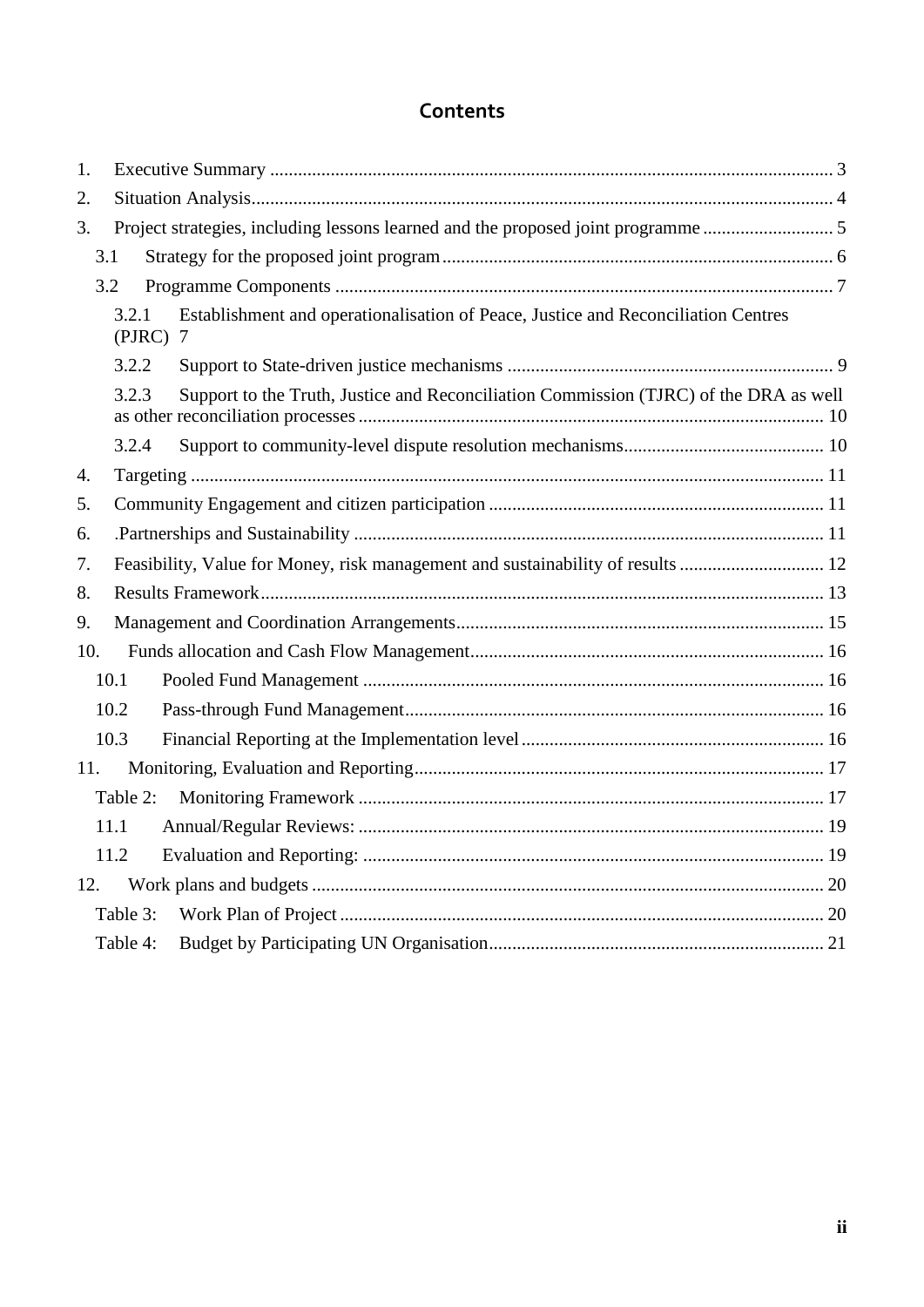### <span id="page-3-0"></span>**1. Executive Summary**

The underlying causes of the conflict in Darfur are complex and multi-layered and are attributed to local, regional, national and international factors. The conflict has resulted in massive displacements and widespread human rights violations, especially against women and children. Truth and justice for all people in Darfur and reconciliation among communities are crucial instruments to achieve sustainable peace. In order to serve this purpose there are a number of initiatives by different actors including the Truth, Justice and Reconciliation Commission (TJRC) and the Darfur Internal Dialogue and Consultations (DIDC). The TJRC was established in 2014, though it still lacks the capacity and infrastructure to fulfil its mandate adequately. Its effectiveness will depend on collaboration with other justice institutions and on a wider presence among communities in the five states of Darfur. Furthermore, the coordination with other legal and traditional justice institutions needs to be increased, so as to guarantee an effective and equal access to justice for all people in Darfur. Communities have been displaced and dispersed over prolonged periods of time and this can lead to internal conflicts and tensions over resources when returning to their areas of origin. Access to effective Rule of Law (RoL) institutions (prisons, police, judiciary, prosecution, paralegals) is limited in rural and return communities. With weak or absent institutions vulnerable communities are unable to access these judicial services which can lead to unresolved tensions and civil strife, and further breakdown of community structures. Whilst in the camps, UNDP has supported conflict resolution and awareness raising through their Justice and Confidence Centres (JCC). This experience has shown positive results in conflict resolution and in bridging the gap between formal and informal justice mechanisms, and helped to restore public confidence in these institutions, and further promoted the rule of law and access to justice, especially for marginalised and vulnerable persons. Building on this experience, this project to **Promote Reconciliation and Coexistence for Sustainable Peace In Darfur (PRCSP),** hereinafter referred to as the Project, will help create a familiar space where conflicts and disputes can be resolved amicably using socially accepted approaches. The need for a public space for community cohesion, reconciliation healing and economic empowerment activities is vital for sustainable peace in Darfur.

The Project will address reconciliation at multiple levels, with an emphasis on vulnerable groups (women, children and minorities amongst others). To ensure that all groups participate effectively in these processes, the Project will support the establishment and functioning of Peace Justice and Reconciliation Centres (PJRC), especially in areas of return and conflict areas to enable traditional leaders to effectively conduct dispute settlement processes, reconciliation, psycho-social support, and paralegal organisations to provide legal counselling and awareness raising on rights. The reconciliation processes at the PJRC will also support peace building in and between communities, through mediation, joint planning and creation of community assets.

The Project approach has close linkages with existing UNDP programming. It builds on a long track record of community-level interventions in the justice sector, and more specifically the concept of Justice and Confidence Centres and their function as a hub for networks of paralegals and lawyers, which were established in 2008. These centres are a central building block in shaping community awareness of human rights issues and providing conflict resolution support and legal empowerment.

The Project approach also builds on delivering tangible peace and reconciliation dividends to communities and utilizing community-led peace and development initiatives to bring cohesion to communities wishing to reconcile and live in peace. In this, the Project will draw on the experiences of the Joint Conflict Reduction Program (JCRP) and the Community security and Stabilisation Programme (C2SP).

A central element of these lessons has been not to overlook the so-called hardware components in delivering peace dividends. These are necessary for a tangible and sustainable intervention. Secondly, making apparent the connection between peace and reconciliation dividends and the reconciliation and peace processes is necessary so that the community is well aware of the nature and aims of the project they are engaged in. Thirdly, the active involvement of the communities in question needs to be secured so that the intervention can be seen as balanced and neutral in addressing community conflicts.<sup>1</sup>

The PJRC will be pivotal in stabilising communities. Women networks, Community-Based Organisations and Youth Volunteers will be assisted in organising various types of activities, such as community dialogues,

 $\overline{a}$ 

<sup>1</sup> IOM/UNDP Joint Conflict Reduction Programme Mid-Term Review, June 2015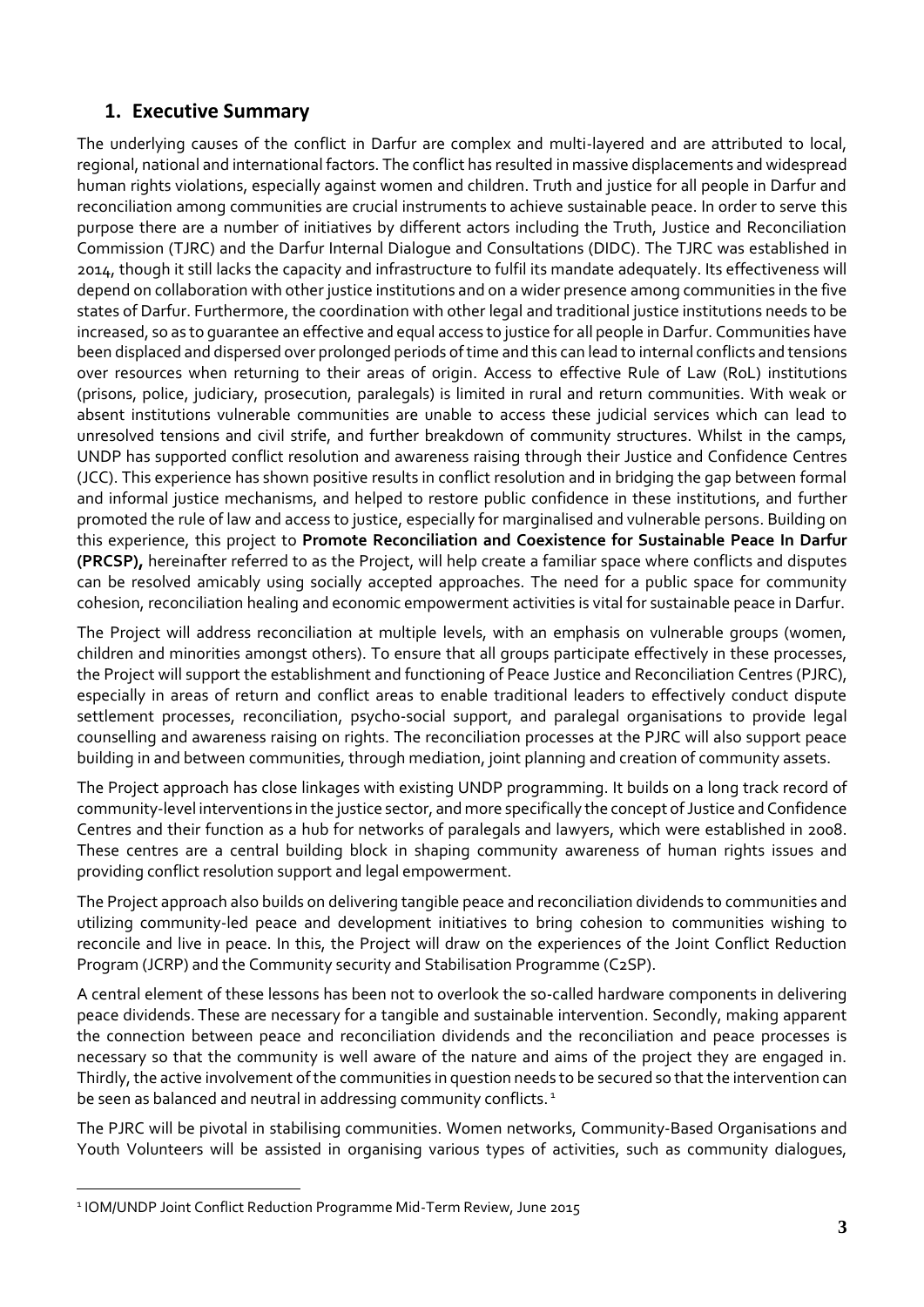awareness-raising sessions and vocational training with a view to empowering communities economically through income-generating activities.

The PJRC concept consists of two central elements: the "hard" infrastructure component and the "soft" reconciliation processes.

These are mutually supportive in that the individuals brought together by common interests and activities will contribute to bringing life to the centres, while the centres will act as reference points and hubs for the community networks, CBOs and paralegals to operate.

The overall aim of the Project is to generate conditions that are conducive to conflict resolution at different levels and thereby facilitate the peaceful co-existence and open relations of empowered people and communities.

The theory of change of the concept can be outlined in the following way:

**if**individuals are empowered to engage as active and equal stakeholders in their communities and encouraged to come together voluntarily in networks and groups for mutual support and

**if** conditions are created for those individuals and groups to engage in dialogue and conflict resolution processes at various levels,

**then** tension will be defused and reconciliation and peaceful coexistence will be advanced.

In order to improve RoL service delivery and access to justice for communities, the Project will undertake construction/rehabilitation of buildings and provision of training for staff of prioritised institutions namely the rural courts and native courts. These are an integral mechanism for dispensation of justice in remote and rural locations. This will significantly improve the effectiveness of these institutions as well as the quality of service provided to communities. Another important outcome will be gaining the communities' confidence in formal RoL institutions. It will also build the capacity of these institutions to promote reconciliation and co-existence through engagement with traditional conflict mechanisms. These activities will contribute to formalising the linkages between the TJRC and community peace structures thereby enhancing social cohesion and stabilisation.

### <span id="page-4-0"></span>**2. Si**t**uation Analysis**

 $\overline{a}$ 

The Darfur conflict, which erupted in 2003, has created a tragic and seemingly intractable crisis. The underlying causes of the conflict are complex and are attributed to local, regional, national and international factors. The conflict has resulted in widespread human rights violations, especially against women and children, and the displacement of up to 1.9 million people throughout the Darfur region.<sup>2</sup> The conflict has destroyed infrastructure, eroded social cohesion and community stability, seriously curtailed employment and livelihood security. As confidence eroded, investment in much-needed development of the region diminished. Political progress was, however, made with the signing of the Doha Document for Peace in Darfur (DDPD) in May 2011 between the Government of Sudan and some of the armed opposition groups. The DDPD remains the only viable roadmap for peace in Darfur, as it provides for a comprehensive framework for peace, economic recovery and development,<sup>3</sup> despite its very slow implementation.

Under the DDPD, justice and reconciliation are recognized as *"integral and interlinked elements for achieving lasting peace in Darfur"* (para. 277); *"justice and other mechanisms of redress, including transitional justice mechanisms, shall be independent and impartial, and shall be consistent with international norms and standards."*  (para. 281); should ensure "non-repetition of violations (para. 282); accountability (para. 283); and "appropriate recording and documentation of all crimes" (para.284). The DDPD further requires "special recognition of the special situation and concerns of women, children and youth and the important role of women and youths in the prevention and resolution of conflicts, in transitional justice processes……including justice and

<sup>2</sup>Report of the Independent Expert on the situation of human rights in the Sudan, September 2013, p.4. 3Article 31 of the DDPD highlights that "... realizing short-term and medium-term objectives in the fields of rehabilitation, reconstruction, construction and development taking into consideration urgent needs and the need to work out the basis for long-term development. Special attention shall be given to programmes and projects which will enable Darfur to speed up the transition from relief to development"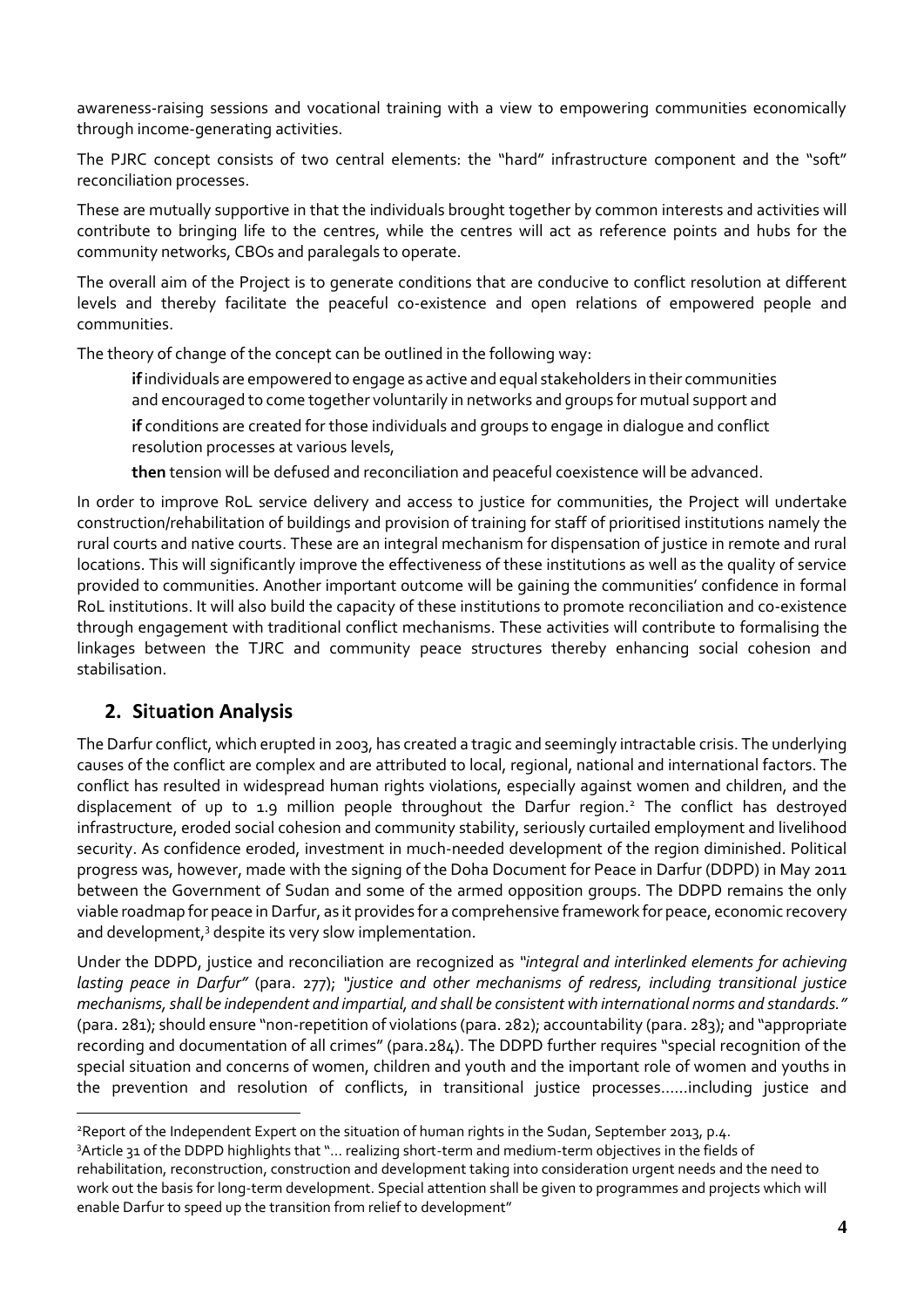reconciliation". It finally requires that traditional mechanisms that complement formal structures should be in conformity with international standards for human rights. These commitments, binding on the parties as general principles to guide the overall process of achieving reconciliation and peace in Darfur, make it necessary to initiate and where initiated continue and support an overall process of reconciliation, involving communities, institutions and the various sources of formal and informal power in Darfur.

Arising out of the DDPD, the Darfur Regional Authority (DRA) was established, in 2012, and is now functional. The DDPD further entrusted the DRA as the "principal instrument for the implementation of the DDPD". <sup>4</sup>The DRA consists of both executive and legislative organs which are known respectively as the Darfur Executive and the Darfur Council. The Darfur Executive is led by an Executive Chairperson and also includes an Executive Deputy-Chairperson, Darfur state governors, ministers and heads of commissions. These commissions include Voluntary Returns and Resettlement Commission, Land Commission and Darfur Security and Arrangements Commission and a Truth, Justice and Reconciliation Commission. The later commission has two Committees, the Justice Committee and the Truth and Reconciliation Committee. These Committees were recently inaugurated in El Fashir and will have a role in building a culture of confidence, peace and reconciliation and address impunity in Darfur by receiving and reviewing claims for reparations and assessing the root causes of the conflict and investigating violations and human rights abuses committed since February 2003.<sup>5</sup>

To ensure that IDPs and refugees have the right to have their houses, land and properties which they were unlawfully deprived of, restored to them, the Voluntary Returns and Reintegration Commission (VRRC) (Article 51) is comprised (a) Voluntary Return Committee (VRC); (b) A Property Claims and Restitution Committee (PCRC); and (c) A Compensation/*Jabra Al-Darar* Fund (JAF). VRRC shall undertake tasks and functions, such as responsibility of all aspects regarding the voluntary return of IDPs and refugees, payment of compensation awards, etc. the VRRC shall establish sub-committees on verification and documentation, dispute settlement and property claims.

The Independent Expert on the situation of human rights in Sudan emphasised the importance of the full implementation of the DDPD and called on the Government of Sudan to give its full commitment to its implementation.<sup>6</sup> The challenge of improving governance, however, in Darfur is multifaceted, including: lack of local government capacity and resources; limited decision-making authority; inadequate citizen participation; prevailing insecurity in some areas; and, uncertain prospects for a national reform agenda.<sup>7</sup> The rule of law in Darfur has broken down, with inadequate personnel and structures to support the formal and traditional justice systems. Traditional conflict resolution mechanisms developed in the 1980s to address intertribal conflicts are not adequate to address the current dynamics that have higher political and regional dimensions that require engagement at national, regional and international levels. The aforementioned added to the original causes of conflict such as clashes between pastoralists and farmers over grazing grounds, issues of marginalisation in development programmes with the federal government and marginalisation of certain groups, such as women and youth. In this respect, the DRA, Government of Sudan (GoS) and the international community, through the Darfur Joint Assessment Mission (DJAM), have developed a coordinated and comprehensive strategy for supporting peace and development in Darfur: "*The Darfur Development Strategy (DDS) 2013-2019*", which represents a sequenced transitional programme along with the delivery of tangible immediate peace dividends, lays the foundation necessary to move Darfur out of the cycle of conflict and poverty, towards a stable and prosperous future.<sup>8</sup>

## <span id="page-5-0"></span>**3. Project strategies, including lessons learned and the proposed joint programme**

The PRCSP Project contributes directly to the DDS purpose of improving Access to Justice and Reconciliation through establishing and strengthening conflict management processes and mechanisms. The overall

 $\overline{a}$ 

<sup>4</sup> DDPD Article 59

<sup>5</sup> DDPD Article 52

<sup>6</sup>Report of the Independent Expert on the situation of human rights in the Sudan, September 2013, p. 10.

<sup>7</sup> Developing Darfur: A Recovery and Reconstruction Strategy, 2013-2019, p. 88.

<sup>8</sup>Developing Darfur: A Recovery and Reconstruction Strategy, 2013-2019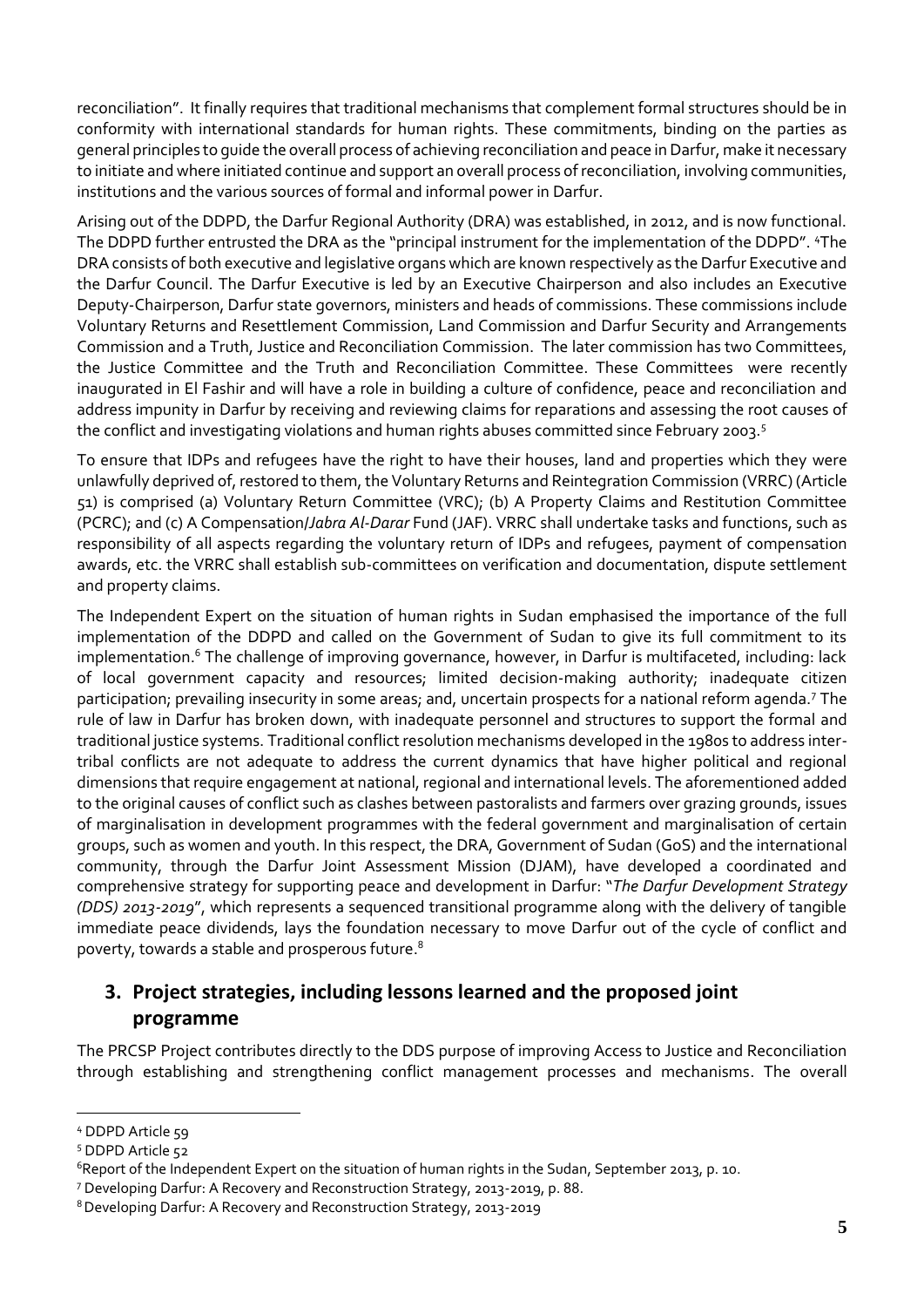objective of the Project is to empower individuals and communities to engage in reconciliatory dialogue and joint initiatives and thereby facilitate, encourage and nurture a climate of peaceful coexistence.

Specifically, PRCSP aims to develop the ability and willingness of these communities to initiate and nurture peacebuilding processes by enhancing the capacity of traditional leaders in the IDP host communities, in the IDP camps and villages of IDP origin. Under a peacebuilding framework of recovery for peaceful coexistence and reconciliation, the Project is designed to open and sustain direct communication channels for cooperation between IDPs and host communities – channels that enable joint identification of livelihood stabilization priorities and joint action in establishing dignified and sustainable basic social services.

#### **The intervention is based on the following theory of change:**

**if** individuals are empowered to engage as active and equal stakeholders in their communities and encouraged to come together voluntarily in networks and groups for mutual support and

**if** conditions are created for those individuals and groups to engage in dialogue and conflict resolution processes at various levels,

**then** tension will be defused and reconciliation and peaceful coexistence will be advanced.

The **impact** of the Project intervention will be an increase in local level peace and stability in Darfur, supporting more inclusive, sustainable and successful Darfur-wide peace negotiations.

#### <span id="page-6-0"></span>**3.1 Strategy for the proposed joint program**

The economic, social and political functions of community reconciliation efforts provide a platform for a realistic recovery undertaking to promote economic, social and political justice and stability. This is an embedded benefit in a strengthened system of participatory decision-making, shared understanding and negotiations among the various actors. Through support to workshops, and public fora and participatory consultations, UNDP will be active in engaging people in dialogue and generation of popular discussion for enhancing the voice of the poor while creating spaces for negotiating the diverse interests and entitlement of the various social groups. To sustain and inform popular discussion, a better understanding is needed on local population and environmental dynamics and on how structural factors (state policies and legislations, structural adjustment, cross border relations and regional geopolitics etc.) are built into and impact on local conflicts. Drawing out the historical and structural relationships between communities and the broader processes is anticipated to open up the possibility of identifying and tackling the fundamental problems or root causes and formulating alternative political and social discourse while enhancing consensus reaching over major issues (local governance, tribal institutions, land ownership etc.).

The Project chooses to impact intensively rather than extensively, by building on previous interventions and utilising lessons learnt. Leveraging the existing network of community-based organisations and NGOs that have proven financially and institutionally sustainable will ensure greater sustainability of the Project's impact. In its implementation, the Project will focus on vulnerable groups, including IDPs, youth, female-headed households, and others.

To achieve a viable strategy and consolidated results, co-ordination across the DDS project portfolio is essential. This applies most centrally to the choice of project locations. To create effective synergies and realistic referral pathways, the physical proximity of infrastructure and project activities must be ensured where applicable. The identifying of project sites will be done together with other projects being implemented under the DDS dealing with returns, security and reintegration and land.

The agencies implementing the Project (UNDP and UN Women) will act together in implementing the Project activities, with UNDP taking the lead in most of the components involving construction and operationalising the centres and UN Women leading the effort to mainstream gender aspects throughout the Project as well as the development of capacity-building content to community leaders and justice sector officials that is gendersensitive. Where applicable, support will also be sought from UNAMID substantive sections.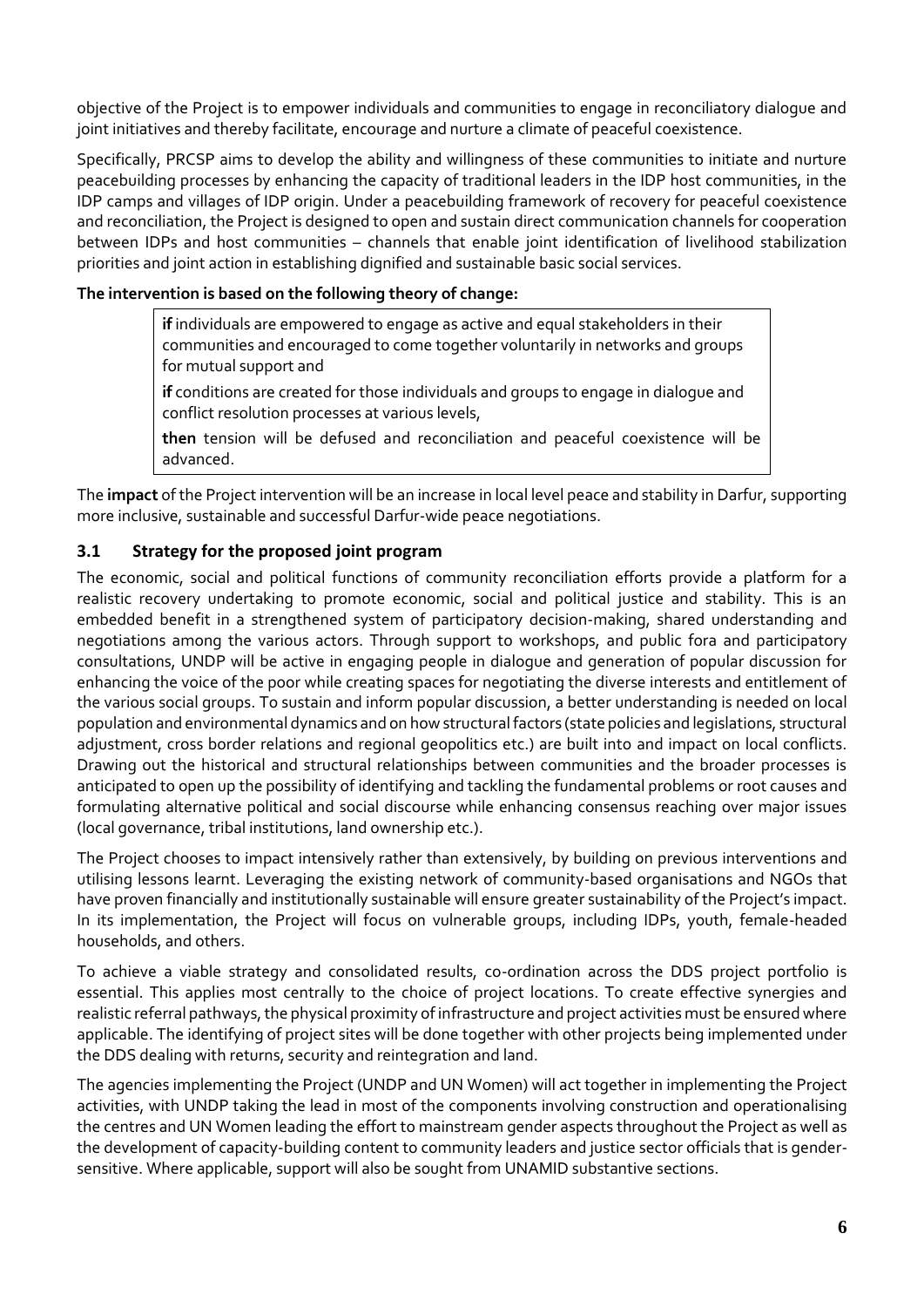#### <span id="page-7-0"></span>**3.2 Programme Components**

#### <span id="page-7-1"></span>**3.2.1 Establishment and operationalisation of Peace, Justice and Reconciliation Centres (PJRC)**

The PJRC concept is aimed at bridging the gap between different levels of conflict in order to promote peace, justice and reconciliation between individuals, within communities and in relations between communities as well as in relations between the State and communities and individuals.

The PJRC concept is developed to support and complement the overarching reconciliation framework in Darfur, driven by the Truth, Justice and Reconciliation Commission of the Darfur Regional Authority (DRA). The TJRC will be closely involved in designing and implementing the various components of this Project, as well as being a direct recipient of support. A good channel of communication has been established between UNDP and the TJRC in the build-up and pre-implementation phase of the Project.

To be able to engage effectively in community life as a genuine stakeholder, the individual community members need also to be empowered. This can be achieved through a holistic concept of empowerment, including legal, psychosocial and economic aspects. The PJRC will serve as a "one stop shop" and referral pathway mechanism for community reconciliation needs.

As mentioned above, the PJR centres can be considered the second generation of UNDP-led community justice infrastructure, building on the experience of Justice and Confidence Centres that were established and supported by UNDP from 2008 to date with funding from a consortium of donors under a Strategic Partnership framework. The experience and impact of the JCCs has been outlined in the following way in a recent evaluation of the UNDP Rule of Law intervention in Sudan and also specifically in Darfur:

"In terms of access to justice a reality for vulnerable groups the centres have achieved several outstanding results, particularly in the area of promoting access to Justice. The establishment of JCCs in IDP camps (7 in Darfur) and the work they do with their local communities, both within and outside the JCCs was one of the most successful components of the Darfur Rule of Law Programme (RoL) that has visible and far reaching and possibly sustainable impact. As a result of the work of the paralegals and other IDP activists in camps, there are now clearly higher levels of awareness on legal rights, human rights and national and international standards among not only community leaders, but also laymen and women in the camps, especially young and middle age persons.

Paralegals are now becoming the first point of contact for IDPs seeking justice. Paralegals are believed to be addressing over 80% of various types of justice cases in IDP camps, and they also play an important role in referring most of the remaining 20% cases and assisting the parties to get legal aid representatives who are not only capable but also understand their culture and language. By targeting the most vulnerable people in the region, such as IDP women and children in camps, the legal aid in Darfur has evidently improved the access of the most vulnerable people to the formal justice system. Also, by selecting specific cases, such as sexual and gender based violence and violations by state agents and prosecuting them successfully, the legal aid service providers were able to test and/or challenge justice institutions and the level of their willingness and ability to deliver justice to all sections of the community.

In terms of creating interlinkages and partnerships towards capacity building, the paralegals running JCCs have played a role in building trust between IDPs and formal justice institutions by helping the establishment of police posts in some camps, and by bringing trainers on legal procedures and national laws from the police, state judiciary and independent lawyers. There are currently plans to link up JCCs with law students and graduates in order to give training opportunities and on the ground experience for those future lawyers and also give them the opportunity to enhance the capacities of the paralegals and their community."

To achieve the objectives outlined in this document, the PJRC's will consist of facilities to support, *inter alia*, community dialogue, conflict resolution and individual empowerment. In particular, the PJRC's will focus on the following functions:

**i. Promotion of community dialogue -** This entails establishment of forums for reconciliation, where people from all parts of Darfur society gather with the purpose of promoting reconciliatory initiatives, especially through meetings at the community level. This approach can be developed as a way of ensuring permanent consultations with the grassroots (especially vulnerable groups) and regularly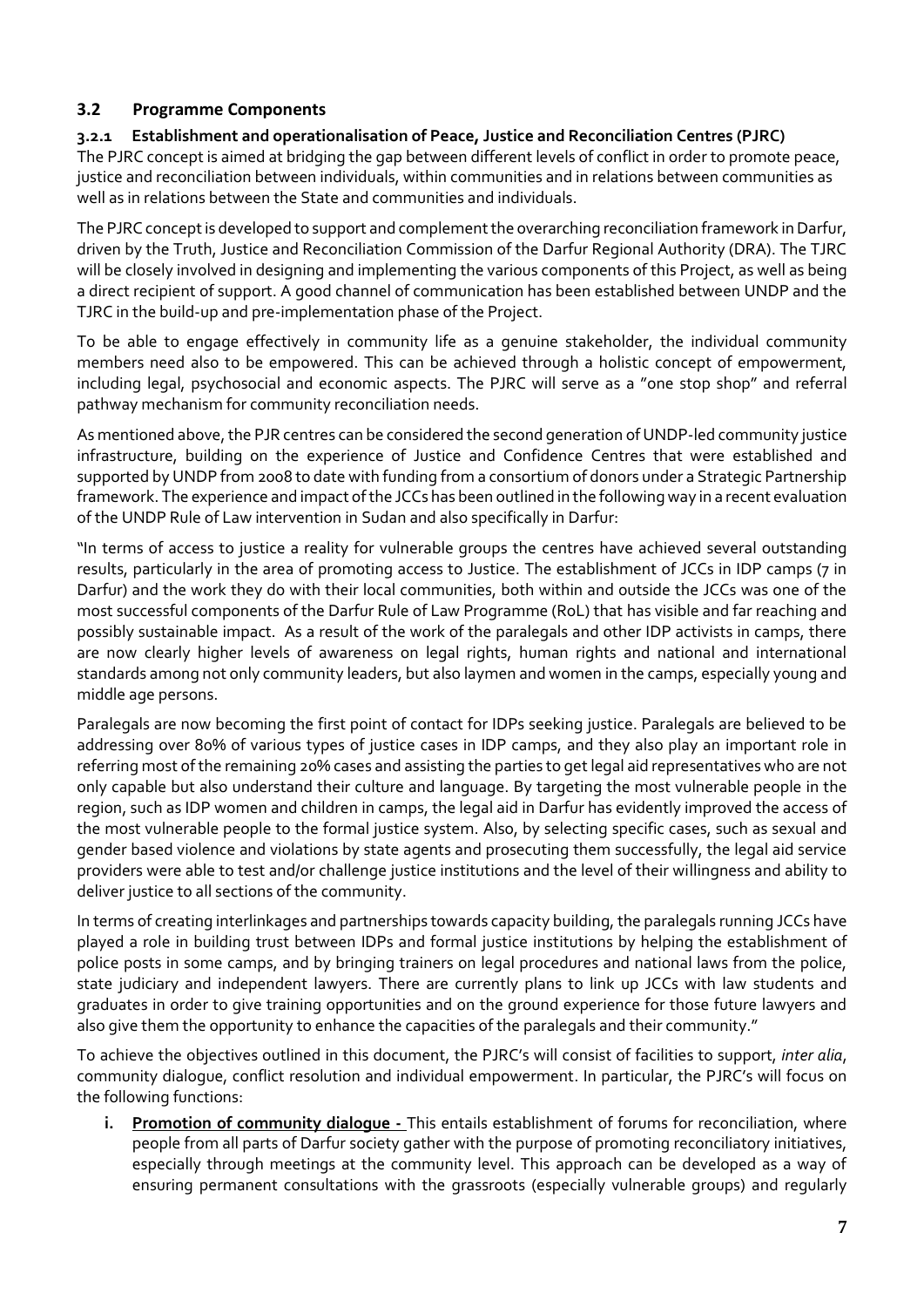interacting with local communities. Furthermore, community dialogue can be promoted between the community and the State structures (e.g. as a community-led community policing contact surface) with a view to resolving local security problems, preventing crime, and developing positive relationships between communities and State structures.

- **ii. Legal empowerment of vulnerable groups and conflict resolution support -** The proposed Project builds on lesson learned in previous interventions by UNDP and other UN agencies, such as the UNDPled JCCs in all Darfur States. These centres act as a pathway between communities and formal and informal justice mechanisms through networks of lawyers and paralegals. Once established, this type of facility contributes to peacebuilding through resolution and prevention of conflicts through peaceful dialogue and awareness-raising.
- **iii. Economic empowerment of vulnerable groups -** This function of the centre relates to incomegenerating activities, such as e.g. food processing, metal works and handicrafts. These are quick impact activities that can be conducted within the centres and act as a "pull" factor to make the centres more attractive, as well as to generate income for participants and revenue that can contribute to operating the centres.

The centres will also act as a micro-business incubation facility, where livelihood projects can be planned and developed. Other necessary elements, such as financing and training, will also be linked to the centres, with the support of other projects under the DDS umbrella.

- **iv. Psychosocial support -** Marginalised and vulnerable groups require psychosocial support in various forms. Bringing these groups together in a low-threshold mutual support entity will promote group solidarity and cohesion. Where available and necessary, more clinical and intensive counselling will also be supported through professional service delivery. This will apply especially to survivors of violence and trauma. UNDP and UNFPA are currently exploring plans to undertake this.
- **v. Hub for CSOs and community networks and citizens voice -** The centres will provide space for local grassroots organisations to house their offices and conduct activities. Even if not formalised in a legal structure of its own, communities and especially vulnerable groups need a space to come together that they recognise as their own. In the cultural context of Darfur this applies especially to vulnerable women. They need a protective space that will be recognised as solely for women. This will be conducive to group formation, mutual support and articulation of individual voices and concerns.

Strategic communication between communities and other institutions on reconciliation is an essential ingredient of any development initiative. The quality of participation and representation, however depends on the level of awareness and information, and on the organisational capacity of civil groups. It is expected that the PJRC's will support and encourage the formation of local advocacy and interest groups such as human rights groups, lawyers network, youth associations, parent-teachers' associations, women groups etc. An important civic awareness component will care for civic education and dissemination of information either coming from governmental, international or NGO sources. The information disseminated through the PJRCs will be provided by TJR Commission and non-governmental partners to provide uniform information going further than rumours, which are usually the primary source of information in rural areas. Information will be disseminated through brochures, booklets and when possible, through seminars, round-tables or mobile theatre groups.

The Project will use a complementary by bringing different aspects of conflict resolution under the same physical structure (the "hard" component) and a centre that supports the operationalisation of the infrastructure (the "soft component"). Sustainability of the intervention is improved by the interplay between different conflict-resolution processes. A key justification of a centre is to concentrate and bring together rather than scatter activities that might benefit from proximity to each other as that will create synergies in terms of activities as well as use of resources.

While the concept is essentially community-driven, it will certainly benefit from buy-in and support from government entities in different sectors such as the justice and security sector, health and welfare and livelihood and education support to name a few. Attempts will be made to explore linkages through the DRA TJRC on seeking resources from the Social Welfare Fund.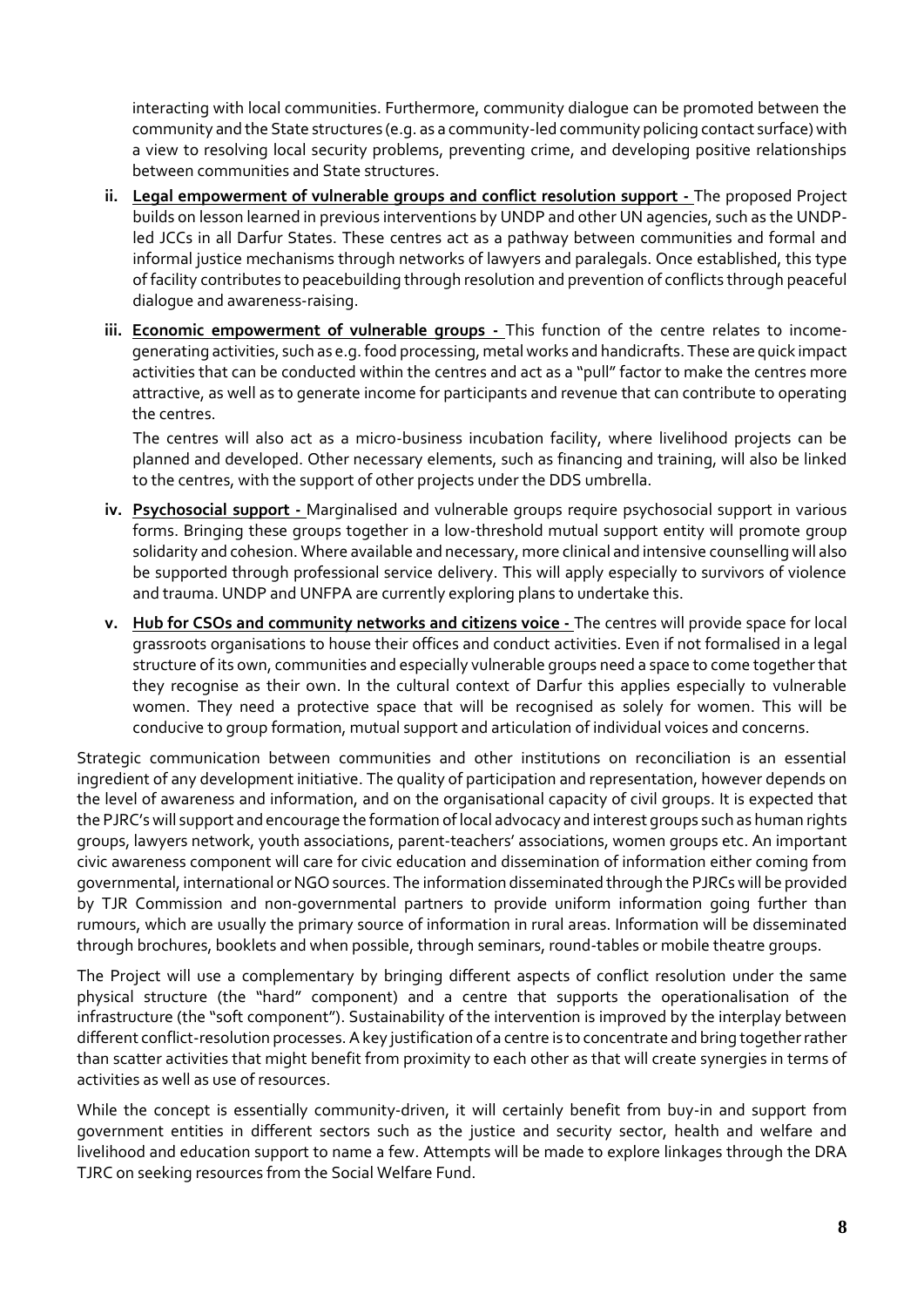To address the different levels of conflict, a multi-layered approach is necessary. This means facilities and structures to accommodate inter- and intra-communal dialogue, a venue to engage in collaboration that benefits the community as a whole as well as individual and group empowerment and conflict resolution. The essence of reconciliation and peaceful co-existence is relations between people. Stronger and more open exchanges and relations between individuals and communities is the core of the Project intervention.

The Project will engage focal points in communities (in towns and at village level) who will be the drivers of building and operationalising networks around them. Community processes that engage communities in peacebuilding, conflict resolution and empowerment also need support in the form of activities to be executed through the community networks. In turn, these activities will pull the network together. While the point of networking is the overall promotion of solidarity, individual empowerment and open and civilized relations, networks will not generate or sustain themselves but must be brought together through meaningful activities. For example, one such major activity will be the community processes related to building the PJR structures, especially at village-level. While the primary unit of any network is the individual member be it CBO or individual, community projects also need the support of established community structures, such as CBOs, to be successful. These provide the required expertise and management capacity to facilitate the connections between individuals. Once a network is brought together and supported by dedicated individuals/focal points, a physical support structure and Project activities, it will have a higher likelihood of becoming a functioning part of the community fabric.

While the most visible and obviously tangible element of the concept are the physical structures, they are built to serve people and processes, not building walls for the sake of building them. However, community-level infrastructure has the advantage of not relying excessively on external factors (e.g. government commitment) for operationalisation and maintenance. The result of a continuing dialogue with the community and transferring ownership to the community, in terms of legal ownership arrangements as well as a design process that is responsive to community needs, will be an increased likelihood of sustainability and contribution to the community even after the period of initial intervention has elapsed.

The Project will ensure community ownership and buy-in through the mechanisms outlined above. Responsiveness to community needs is essential to the sustainability of the intervention. Once the PJR centre is recognised by the community as a forum for dispute resolution and community peacebuilding, it will assume a continued life of its own. Answering to the community need for reconciliation will contribute to sustainability as the community will decide on the form the activities will take. Under previous UNDP programming, community infrastructure (JCCS) were built and maintained by the paralegals and community members led by their leadership (sheiks and omdas). This continues to remain the option of choice for management and sustainability of community infrastructure. While other community physical infrastructure are owned/held in trust by authorities for communities, it is clear that the JCCs and the PJRs will only function successfully if manned and sustained by community led structures due to local level perceptions.

#### <span id="page-9-0"></span>**3.2.2 Support to State-driven justice mechanisms**

To facilitate accessibility of formal State-driven justice institutions at community level, the Project will be engaged in assessing and equipping justice sector with training for justice officials (police, prison, judges, lawyers, judges, and native administrations), with an emphasis on rural courts in order to improve RoL service delivery and improve community security to promote reconciliation and social cohesion.

This will significantly improve the effectiveness of these institutions as well as the quality of service provided to communities. Another important outcome will be gaining the communities' confidence in formal RoL institutions. It will also build the capacity of these institutions to promote reconciliation and co-existence through engagement with traditional conflict mechanisms, especially Native Administration, Native leaders in Darfur play a critical role in terms of facilitating access to justice, resolving tribal disputes and contributing to peace and stability in Darfur, and, as such empowerment of the Native leaders will extend and complement the authority of the state especially as it relates to access to justice. These activities will contribute to formalising the linkages between the TJRC and community peace structures thereby enhancing social cohesion and stabilisation.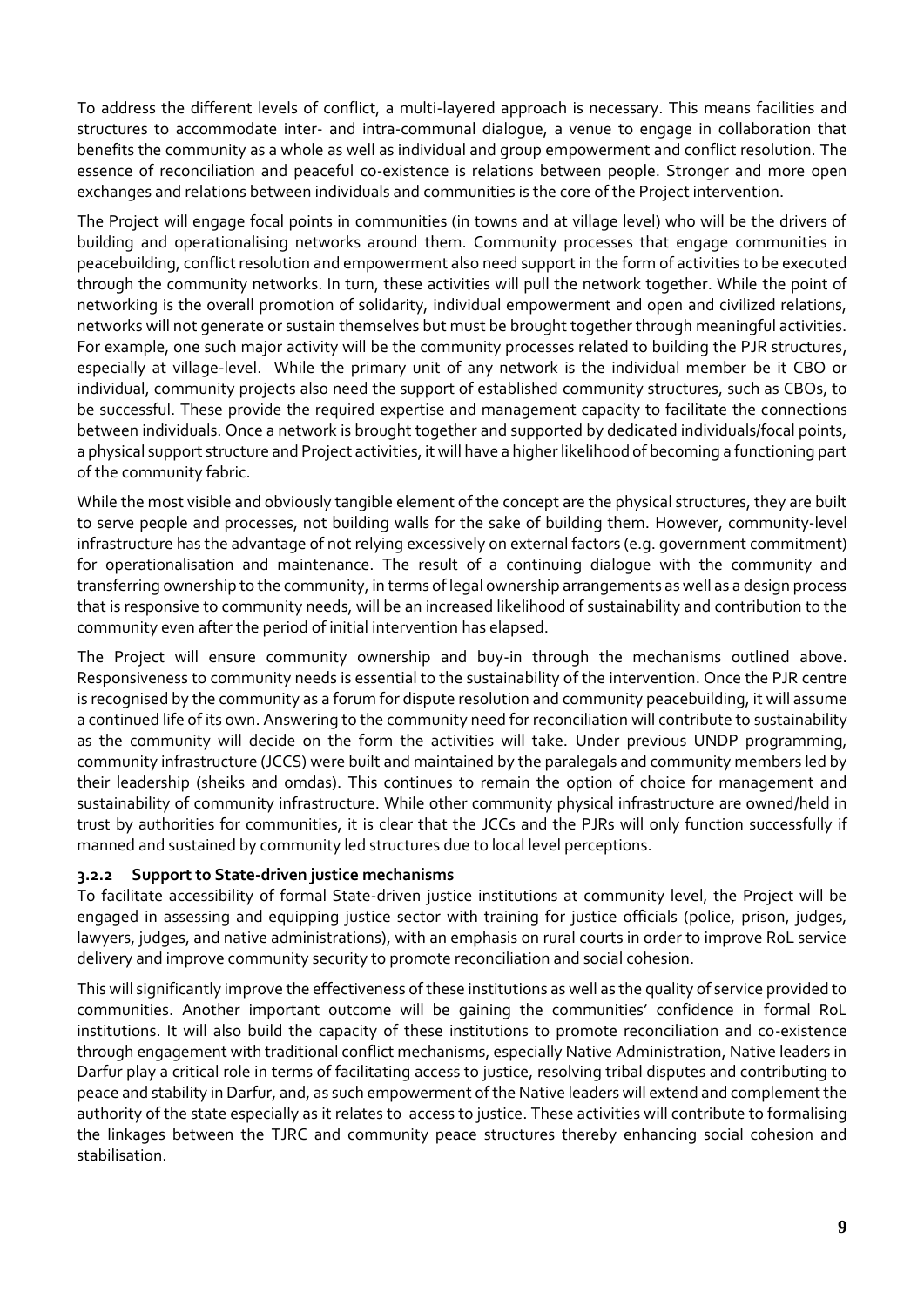#### <span id="page-10-0"></span>**3.2.3 Support to the Truth, Justice and Reconciliation Commission (TJRC) of the DRA as well as other reconciliation processes**

During the course of preparing the Project document, the UNDP Rule of Law and Human Rights Unit have been in fruitful consultation with the Truth, Justice and Reconciliation Commission of the Darfur Regional Authority to receive their views on capacity-building needs of the Commission as well as to agree on a common vision. The TJRC has formally submitted to UNDP their request for support envisaged under this Project. Whilst support for operationalising their offices in the Darfur region predominate, additional assistance is required for capacity building for the TJRC staff both locally and internationally through staff tours to other countries which have suffered similar effects of prolonged displacement arising out of prolonged conflict, and where TJR commissions were set up to help resolve the conflicts. Furthermore, the TJRC will play a key role in engagement with the native administration and with helping to provide a framework for community level reconciliation processes. Under this component UNDP will work with partners to provide the technical assistance to DDPD Commissions and the TJRC in particular that will in turn lead to improved transparency and accountability, thus strengthening the peace process in Darfur. UNDP will support and complement the work of the DRA in the overall Truth, Justice and Reconciliation (TJR) process and beyond that to include all stakeholders in shaping the TJR agenda in Darfur. To tie the elements together, the Project will establish a structure provisionally called the Darfur Transitional Justice Working Group (DTJWG). UNDP will use its wealth of Sudan experience and strong working relationships, in order to collaborate with partners in developing the capacity of the TJR Commission through training programmes, workshops, and deployment of experts with experience in institutional and organisational support.

The DTJWG mechanism will have multiple functions. First, it will function as an open and neutral forum to bring together all relevant issues in the process to be discussed at a high level. To support the high-level discussion, the DTJWG may establish sub-committees or working groups to prepare items for discussion. Its central tool will be what can be termed a "roadmap", namely an evolving and organic document that will capture the key points of the TJR process at hand (as seen by the participants and in light of international standards), record interventions, contributions and commitments and thereby provide a view into the JTR process as a whole. While not in itself a public document, a public version can be made available e.g. through a website.

Secondly, the DTJWG will have the function of gathering, assessing and prioritising the capacity-building needs of various stakeholders and addressing them. After input from stakeholders through the DTJWG, the project management (acting via the Project Manager) will, with the help of funds allocated in the budget of this Project, assess the expressed needs and arrange for the required training. The DTJWG will also receive and assess reports on the working practices of the JTRC and the progress made therein. The project design includes a component of on the job – training, which will be essential to highlighting issues of real and practical concern within the JTRC.

Thirdly, the DTJWG will receive reports on outreach activities and the work of NGOs funded through the Project. As the voice of the communities must feed into the overall JTR process as directly as possible, this will provide an opportunity for all interested stakeholders to discuss reports from the field.

#### <span id="page-10-1"></span>**3.2.4 Support to community-level dispute resolution mechanisms**

The Native Administration is a century-old and evaluative system of traditional leaders that underpins the traditional justice sector. Traditional justice and statutory law are and have long been intertwined, but the terms of the exchange have changed and the Native Administration has been compromised, disempowered, and delegitimised. Many courts have been closed. In essence, the war has made it harder for traditional mechanisms to resolve disputes across tribal lines.

As broader peace efforts have faltered, interest has increased in the capacity of local communities to regulate conflict in their midst. Traditional justice mechanisms are evolving rather than disappearing with the *judiya* and *ajawid* institutions being the main reconciliation and justice mechanisms.

To support these mechanisms especially to share experiences and encourage open dialogue, the Project will provide technical support to consultations, workshops and training.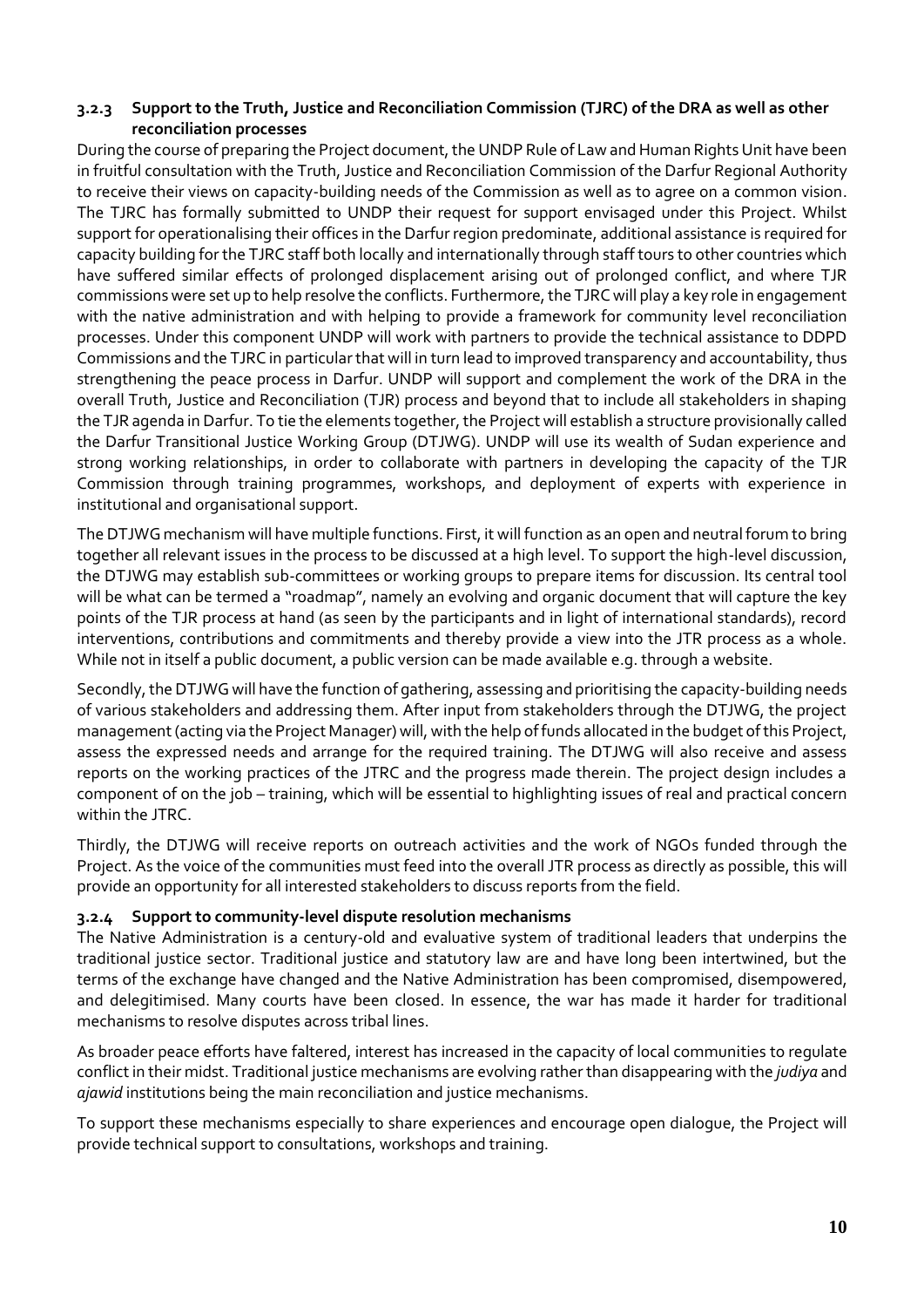## <span id="page-11-0"></span>**4. Targeting**

The programme's institutional beneficiaries include DRA, State governments and their sub-units at locality level, State Ministries of Social Welfare and Youth Affairs; State Universities; and selected Non-Governmental Organisations in of Darfur. In addition, the role, attitudes and involvement of institutional beneficiaries is summarised below

- **i.** *Local NGOs and Community-based organisations* will be a key stakeholder, as local partners with the inclination and capability to articulate the interests and needs of communities and facilitate reconciliation and peace-building. Existing NGOs and community-based organisations have a fair capability in mobilising community participation, fostering partnerships and advocating for the needs of their constituents. As well, they currently work closely with district authorities. Accordingly, they will be the principal local partners that will facilitate dialogue between local government authorities on the one hand and human rights organisations, vulnerable groups and the private sector on the other.
- **ii.** *Human rights institutions, vulnerable groups and the CSOs* will articulate the interests of their respective constituencies and contribute their expertise and knowledge of local conditions into peace building and reconciliation, however, all three stakeholders have weak links with their constituents and lack the skills to foster partnerships. Accordingly, the Project will engage them and build their capacity to function as effective partners to local authorities in peace building and process of reconciliation.

### <span id="page-11-1"></span>**5. Community Engagement and citizen participation**

- **i.** *Community involvement and ownership:* The strategy of the Project relies on maximal community engagement. This would be achieved through involving the community. Final sensitization and engagement of the communities will be undertaken once Project locations are determined. This will take the form of implementation start up consultations.
- **ii.** *Community engagement in design of centres:* The centres will be based on basic templates founded on the predetermined functionalities but will allow for variation according to community needs. In practice, at the beginning of the Project, the community will be engaged in a consultation to identify the reconciliation challenges that plague the community and ways to address them in a way that draws on the centres as a reference point. For example, vulnerabilities of women and other marginalized groups can be addressed by forming networks and co-operatives that will receive initial funding from the Project.
- **iii.** *Community engagement in local reconciliation projects:* To operationalise the centres, the Project will fund community development projects that contribute to reconciliation and justice. These would include projects that:
	- involve the community in an inclusive manner
	- are sustainable (economically and otherwise) and address real community needs
	- provide a vehicle for peaceful integration and reconciliatory processes (for example through joint provision of services like legal empowerment, psychosocial support, economic contribution to community needs)
- **iv.** *Community ownership of the infrastructure:* Once finalised, the infrastructure built will be handed over to community ownership. This can be achieved through community structures that have been responsible for management and sustainability of these assets under the JCC support programme. This will in turn contribute to tying the community together through strengthening local governance initiatives

### <span id="page-11-2"></span>**6. .Partnerships and Sustainability**

The partnership strategy adopted is built on the strategic triangle framework of analysis, emphasising legitimate public value creation, and operational capacity for implementation. The arrangement therefore aims to achieve sustainable development through leverage, augmentation, synergy and comparative advantages. The partnership is informed by an understanding that the drivers of development a rooted in national ownership and Government and DRA being in the lead.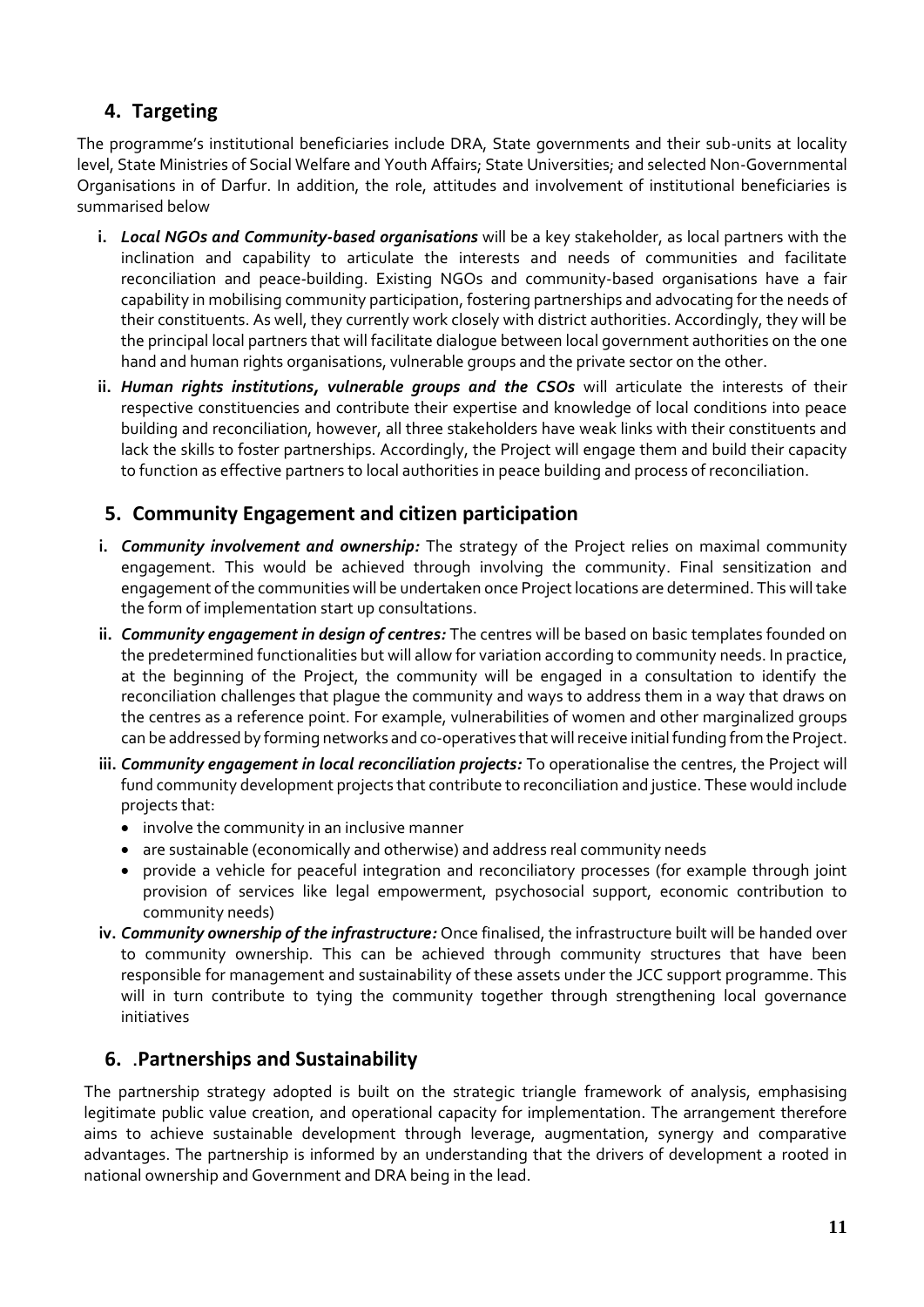Consequently, commitment from the Government was secured at the highest policy level to establish the Government as the key partner and responsible party in the implementation of the Project. At the State Level, DRA and were committed as the focal point and counterpart in-charge of overall coordination for the Project. Relative to the comparative advantage, legitimacy and mandate, partnerships were built with specific agencies or other national institutions responsible for each of the Outputs or activities. The Truth, Justice and Reconciliation Commission and CSOs are responsible for the Output and activities related to reconciliation, peace-building and advocacy. At the Federal level, an institutional partnership with the Ministry of Justice was established to support higher order activities.

The State Steering Committee is the point of convergence for all the partners. This includes other responsible parties and actors namely: DRA, Legislative Assemblies, Local CSOs and human rights institutions, University of El-Fashir, representing human rights and advocacy groups. Overall the UN DDS coordination mechanism will provide a general framework for coordination and institutional support on general programming at the State level.

The overall sustainability of the Project activities is anchored in the general DDS programming framework. Most importantly however, the design and initiation borrowed heavily from the Darfur Development Strategy. The activities were also aligned to directly respond to the objectives and challenges articulated in the DDS, Pillar 1 Governance, Justice and Reconciliation. The sustainability is thus guaranteed by anchoring the Project and activities within nationally defined development priorities and road-map.

The adoption of the strategic triangle of value creation, legitimacy and operational capacity to achieve social outcomes as a framework of analysis in the Project pin-points and guarantees not only success but also sustainability of the activities. The activities initiated focus on optimisation of public services as a public value. To attain this, however, sufficient legitimacy is sought through legal, policy and intuitional reforms as well as entrusting the Government with the lead responsibility. Finally operational capacity to implement and sustain efforts is embedded in the process in terms of defining immediate observable capacity enhancements and long-term capacity development strategies.

The activities undertaken and scheduled constitute building blocks for wider reforms by up-scaling and standardising primary activities initiated by the Government. In this approach, the interventions build on existing capacity rather than introducing new unfamiliar instruments.

## <span id="page-12-0"></span>**7. Feasibility, Value for Money, risk management and sustainability of results**

This Project will be involving different actors such as the DRA (and more specifically the TJRC), civil society, the formal justice sector and academic institutions. The implementing capacity and commitment of various actors will be assessed during Project initiation. The project management arrangement will screen all activities for policy and social risks and seek approval by the UN Darfur Fund Steering Committee of relevant safeguard instruments, risk management plans, and Project action plans; and regularly visit the sites during and following implementation to ensure that the agreed measures to mitigate negative impacts are being implemented.

There is a need for strong political commitment from all signatories to implement and realise their commitments under the DDPD. Without political will, issues will not move forward according to respective responsibilities, whether by the Government or the DRA. In this respect, a risk assessment will be undertaken to review the existing systems for the execution of the Project in terms of capacity to plan and implement effective measures for security, policy and political impact management. Specifically, the assessment will review the capacity of the relevant implementing agencies, including locality governments, to implement these, and consider previous relevant experience in the sector, against the security, policy and political effects that are likely to be associated with the Project. The assessment will involve extensive consultation with stakeholders.

The current security environment is generally characterised by community militarisation and widespread small arms, criminality and lawlessness, fragile context of weak governance and rule of law institutions to deal with violence, and substitution of the state by reliance on ethnicity and tribalism for personal and collective protection. Thus, security, policy and political monitoring will be critical to successful Project execution. DRA and UNDP will ensure that safeguards supervision will be adequately funded and reinforced by the federal, regional, and local governments.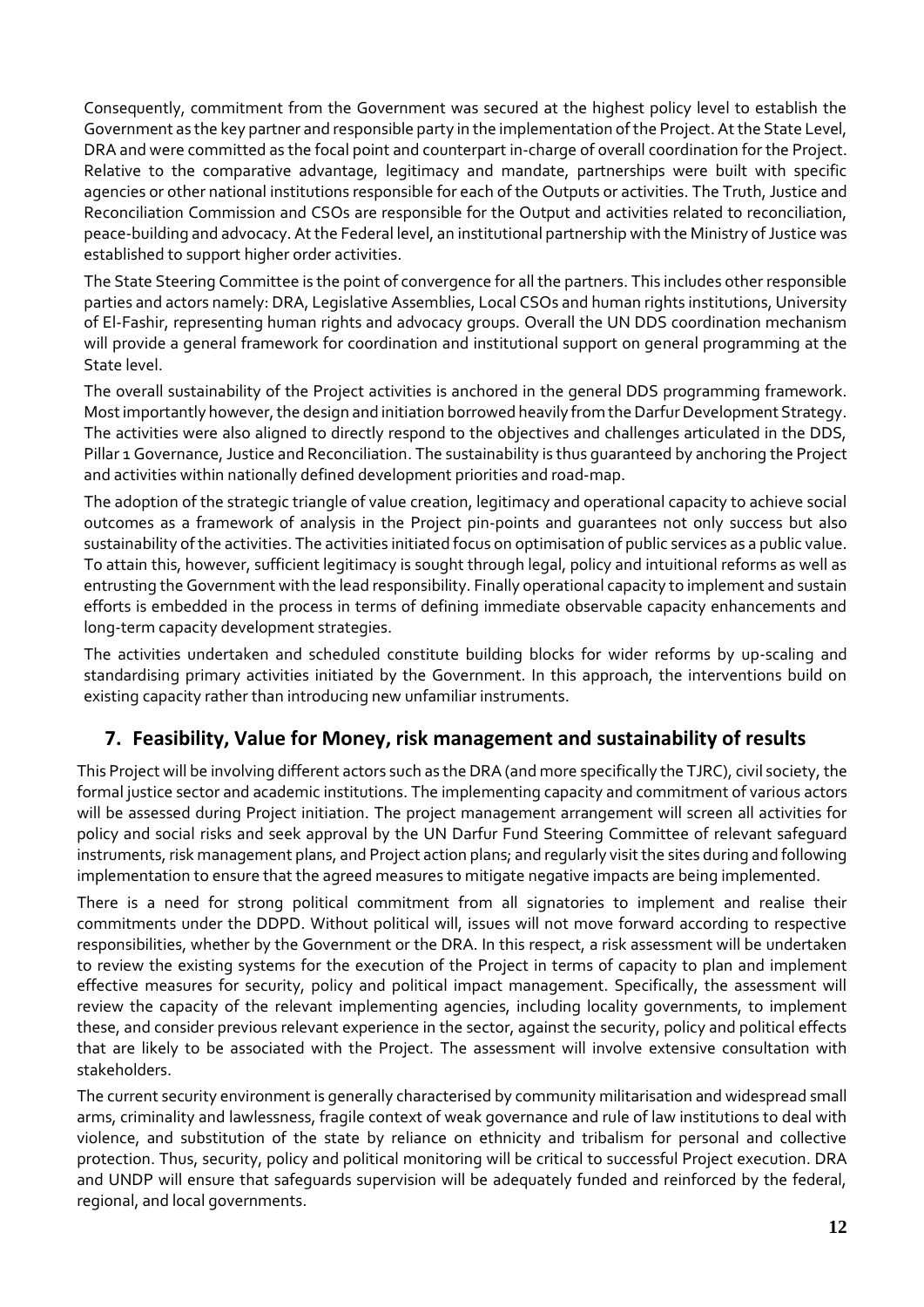### **8. Results Framework**

#### **Table 1: Results Framework**

<span id="page-13-0"></span>

| JP/ Project Title                                                                                                                              | Promote Reconciliation and Coexistence for Sustainable Peace in Darfur |                                                      |                                                                                                                                                                                                                                      |                                                                                                                                             |                                                                                                                                                                                                                               |                                                                                                                                                                                                                                                                                   |  |  |
|------------------------------------------------------------------------------------------------------------------------------------------------|------------------------------------------------------------------------|------------------------------------------------------|--------------------------------------------------------------------------------------------------------------------------------------------------------------------------------------------------------------------------------------|---------------------------------------------------------------------------------------------------------------------------------------------|-------------------------------------------------------------------------------------------------------------------------------------------------------------------------------------------------------------------------------|-----------------------------------------------------------------------------------------------------------------------------------------------------------------------------------------------------------------------------------------------------------------------------------|--|--|
| <b>DDS Pillar</b>                                                                                                                              | Governance, Justice and Reconciliation                                 |                                                      |                                                                                                                                                                                                                                      |                                                                                                                                             |                                                                                                                                                                                                                               |                                                                                                                                                                                                                                                                                   |  |  |
| <b>JP/Project Outputs</b>                                                                                                                      | <b>UN</b><br>Organisation                                              | <b>Other</b><br>Implementing<br>partner(s)           | <b>Performance Indicators</b>                                                                                                                                                                                                        | <b>Baseline</b>                                                                                                                             | <b>Means of Verification</b><br><b>Target</b>                                                                                                                                                                                 |                                                                                                                                                                                                                                                                                   |  |  |
| Output 1:<br>Peace, Justice and<br><b>Reconciliation (PJR)</b><br>Centres established and<br>operationalised                                   | UNDP/UN<br>Women                                                       | Relevant<br>qovernment<br>institutions,<br>DRA, NGOs | Number of centres<br>$\bullet$<br>constructed and<br>functional<br>Number of<br>$\bullet$<br>associations and<br>networks created and<br>operational<br>Number of<br>community<br>improvement projects<br>established and<br>running | • Infrastructure<br>not in place or<br>inadequate<br>$\bullet$ Lack of<br>information<br>and trust to<br>law<br>enforcement<br>institutions | • 1 large centre and<br>5 village-level<br>centres<br>constructed in 6<br>months.<br>• 3 large centres and<br>15 village-level<br>centres<br>constructed in 18<br>months.<br>$\bullet$ At least 15<br>networks<br>established | • Monitoring and<br>Evaluation reports;<br>Mid-term reviews<br>$\bullet$<br>reports;<br>• List of participants of<br>trainings<br>• Quarterly field visit<br>reports<br>• Case studies and lesson<br>learned<br>• Semi-annual and annual<br>Project reports to<br>donors          |  |  |
| Output 2:<br><b>Support to State-driven</b><br>justice sector to be more<br>responsive to needs of<br>identified vulnerable<br>groups provided | UNDP/UN<br>Women                                                       | Justice Sector<br>at State level,<br>NGOs, DRA       | Number of<br>$\bullet$<br>community justice<br>and security<br>institutions capacity<br>enhanced<br>Development of a<br>standard national<br>curriculum for<br>training of rural court<br>judges                                     | Lack of capacity<br>on reconciliation,<br>human rights<br>approach among<br>police, prison<br>staff and judiciary                           | 700 law enforcement<br>staff trained (police,<br>prison, judges,<br>lawyers, and native<br>administrations)                                                                                                                   | • Monitoring and<br>Evaluation reports;<br>Mid-term reviews<br>$\bullet$<br>reports;<br>List of participants of<br>trainings<br>Quarterly field visit<br>$\bullet$<br>reports<br>• Case studies and lesson<br>learned<br>• Semi-annual and annual<br>Project reports to<br>donors |  |  |

*Cont'd*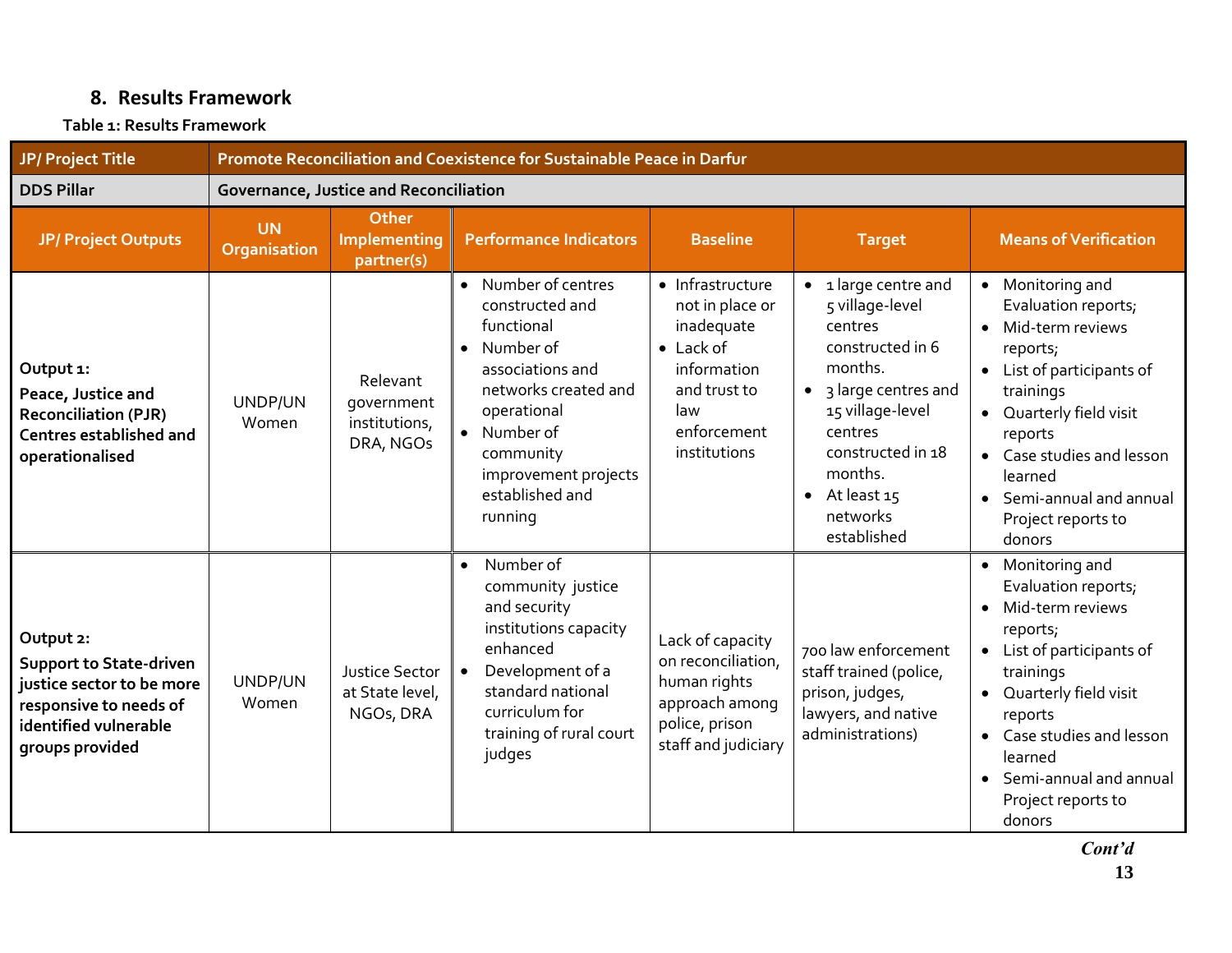| <b>JP/ Project Outputs</b><br>(Cont'd)                                                                                                   | <b>UN</b><br><b>Organisation</b> | <b>Other</b><br><b>Implementing</b><br>partner(s)                  | <b>Performance Indicators</b>                                                                                                                                                                                                                                          | <b>Baseline</b>                                                                                                                                                                                                                                                                           | <b>Target</b>                                                                                                                                                                                             | <b>Means of Verification</b>                                                                                                                                                                                                                                     |
|------------------------------------------------------------------------------------------------------------------------------------------|----------------------------------|--------------------------------------------------------------------|------------------------------------------------------------------------------------------------------------------------------------------------------------------------------------------------------------------------------------------------------------------------|-------------------------------------------------------------------------------------------------------------------------------------------------------------------------------------------------------------------------------------------------------------------------------------------|-----------------------------------------------------------------------------------------------------------------------------------------------------------------------------------------------------------|------------------------------------------------------------------------------------------------------------------------------------------------------------------------------------------------------------------------------------------------------------------|
| Output 3:<br><b>DRA Truth Justice and</b><br>Reconciliation<br><b>Commission (JTRC)</b><br>supported to reach<br>international standards | UNDP, UN<br>Women                | DRA, NGOs                                                          | Number of capacity<br>$\bullet$<br>building initiatives to<br>support the efficient<br>functioning of the<br>TJRC undertaken<br>Number of<br>$\bullet$<br>community forums<br>and training<br>workshops that are<br>supported and<br>facilitated by the<br><b>TJRC</b> | · No comprehensive<br>legal framework in<br>place that supports<br>the implementation<br>of the JTRC<br>• Limited technical<br>capacity in country<br>to undertake the roll<br>out of the JTRC<br>process<br>• Limited<br>involvement<br>amongst national<br>experts in JTRC<br>processes | JTRC capacity<br>and knowledge<br>on best practices<br>and international<br>standards<br>enhanced                                                                                                         | Monitoring and<br>Evaluation reports;<br>Mid-term reviews<br>reports;<br>List of participants of<br>trainings<br>• Quarterly field visit<br>reports<br>Case studies and lesson<br>learned<br>Semi-annual and annual<br>$\bullet$<br>Project reports to<br>donors |
| Output 4:<br>Local conflict resolution<br>mechanisms<br>strengthened                                                                     | UNDP,<br><b>UNWOMEN</b>          | <b>Native</b><br>Administration,<br>Justice Sector,<br><b>NGOs</b> | Number of capacity<br>$\bullet$<br>building initiatives<br>and training<br>workshops for the<br>native administration<br>undertaken<br>Numbers of cases and<br>$\bullet$<br>disputes<br>(disaggregated by<br>typology) settled<br>through alternative<br>approaches    | Weak legislation<br>currently in place. The<br>current legislation<br>does not allow for<br>effective role for the<br>native administration                                                                                                                                               | The judicial and<br>administrative<br>powers of the<br>native<br>administration<br>leaders are<br>strengthened to<br>exercise their<br>authority to<br>settle disputes in<br>their historical<br>Hakouras | • Yearly monitoring and<br>evaluation reports;<br>• Quarterly field visit<br>reports & reports from<br>legislative councils<br>• Progress Reports from<br>community leaders and<br>traditional leaders on<br>disputes                                            |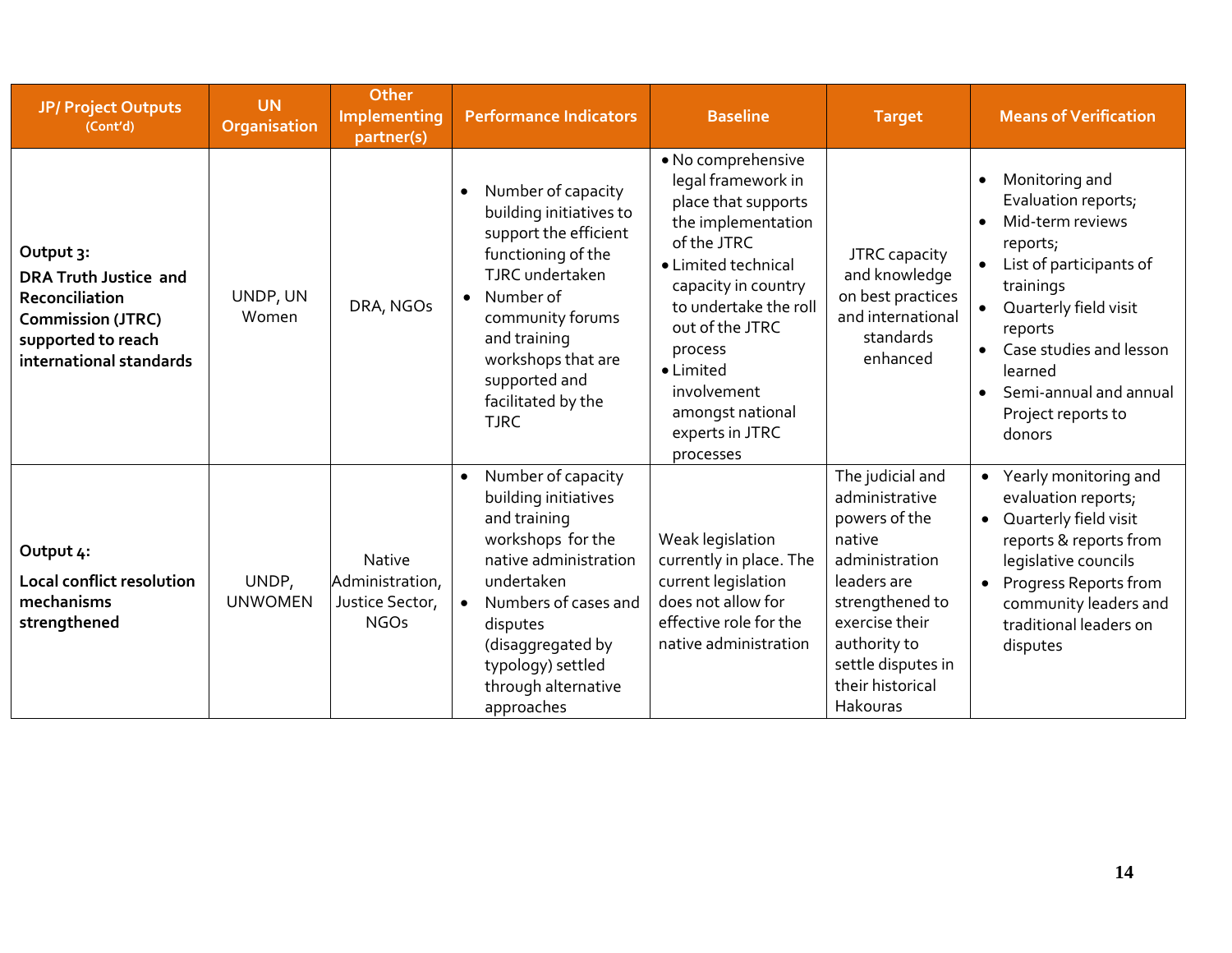### **9. Management and Coordination Arrangements**

<span id="page-15-0"></span>The Joint Project is an inter-agency initiative implemented by UNDP and UNWOMEN. As such, it represents an integrated UN approach to providing support to Darfur in the areas of justice reform, reconciliation and conflict management.

The overall programme - as detailed the Results Framework - will be implemented under Direct Execution (DEX) modalities, UN Agency or NGO execution modalities.

The Project will fall under the overall responsibility of the **Joint Project Steering Committee**. The Committee will be chaired by the RC/HC and will be composed of the heads of the UN agencies and the DRA participating in the Joint Project, representatives of the Government Ministry serving as the technical counterpart to the Project, as well as key international partners and civil society with observer status. The UN Joint Programme Steering Committee will have overall management authority over the Joint Project. It will meet on a quarterly basis, or upon invitation from the Chair, to review the Project's progress and discuss the strategic direction of the Project and other Justice related issues. The Steering Committee will also make decisions on any required changes to the joint programme.

In addition, the Working UN Joint Project Group, composed of all agencies represented in Darfur and chaired by the UNDP, will ensure that the Joint Programme is harmonised and coordinated with other UN efforts in the same sector or thematic area, promote establishment of cross-programmatic linkages between sectors and thematic areas, facilitate resource mobilisation efforts, and ensure the mainstreaming of gender.

The Joint Project Steering Committee will receive support from the UNDP CO participating in the Joint Programme. UNDP working in closely collaboration with all the other participating agencies will be responsible for:

- The implementation of all the activities for which UNDP is responsible in the Joint Programme work plan
- The day-to-day coordination of its activities with those implemented by the other participating agencies within the Joint Programme work plan
- The provision of secretariat support services to the Joint Project Steering Committee
- The consolidation of narrative and financial reports for submission to the Joint Project Steering Committee
- The co-ordination and support to this area of work at the national level.

The Project will be headed by international project manager and will be accountable to UNDP Deputy Country Director Programme (or TL Governance and Rule of Law) for the management of and the delivery of programme results. The Project will operate at the regional level.

The **UNDP Programme Officer** at HQ will oversee and ensure the day-to-day quality of the project and ATLAS management of the project. The Programme Officer will also provide support for the programme teams in each region where necessary to ensure timely implementation of the project. The Programme Officer will be the focal person for reporting, monitoring and evaluation aspects of the project.

The **Administrative Assistant** and a **Monitoring and Evaluation Officer** will provide support throughout the duration of the project. All administrative related matters will be handled by the Administrative Assistant. The Monitoring and Evaluation Officer will support the Programme Officer in Quality Assurance and the Project Team in monitoring the results through site visits, meetings, and reporting. Additionally, the Monitoring and Evaluation Officer will provide data that will be used in quarterly and final reports submitted by the Project Manager.

The **Rule of Law Officers** will provide specific technical expertise in the area of policy and rule of law to aid in the advocacy efforts for establishing the legal basis on which the DDPD can be implemented in Sudan. Moreover, they will work with the team to ensure that specific capacity development strategies are in line with the overall programme objectives of the Darfur Development Strategy and the Country Programme Action Plan.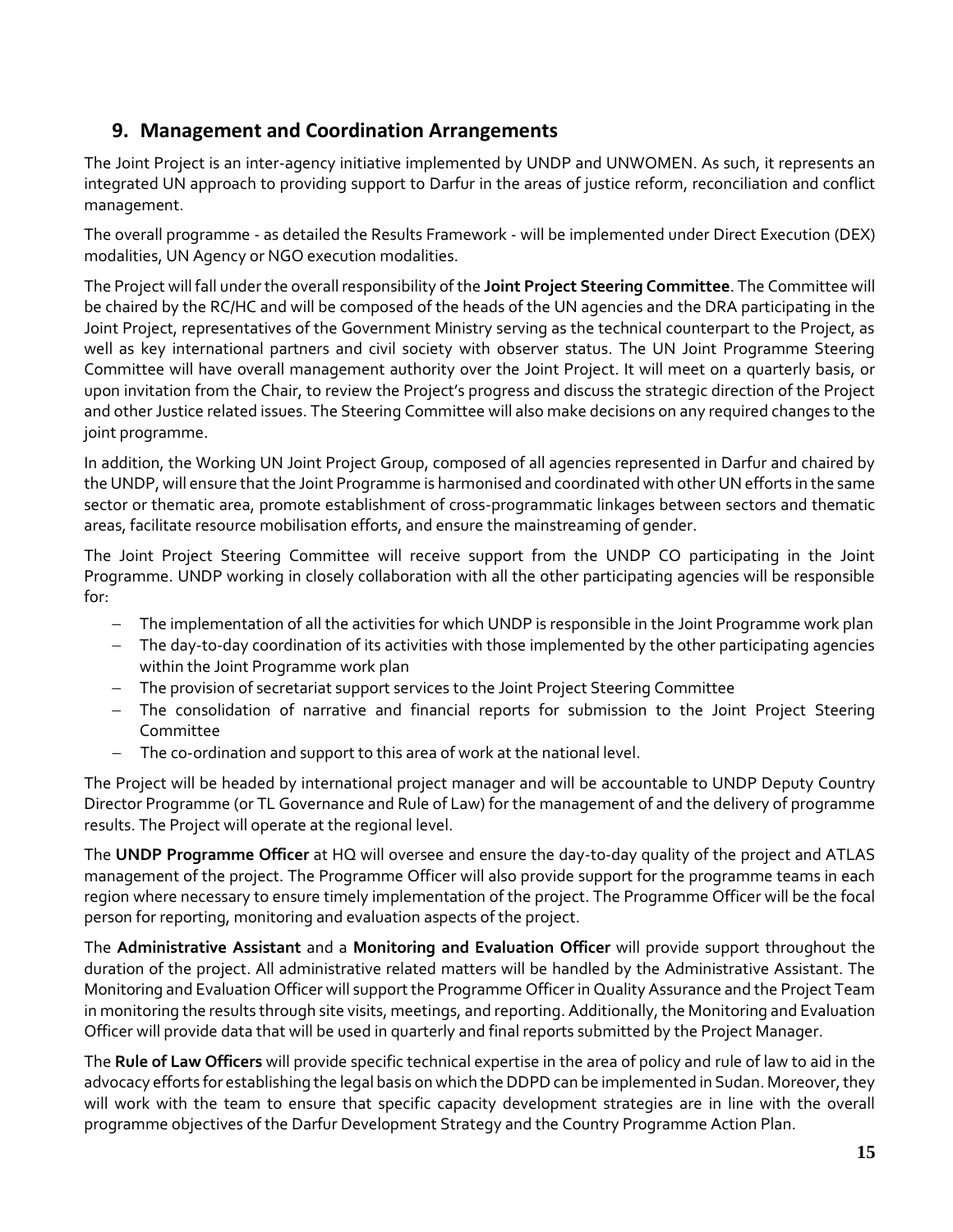The team will include a number of other international and national consultants who will support the implementation of specific programme activities, and provide advice and technical assistance in areas requiring UN expertise.

UNDP will select **NGO/CBO partners** to receive grants to implement specific activities that will encourage local participation and ownership of the Project, while giving an opportunity for NGOs to enhance their capacities through experience and support from the UNDP Project Team.

### **10. Funds allocation and Cash Flow Management**

<span id="page-16-0"></span>The Joint Project (JP) will be supported through a combination of pass-through and pooled funding secured from the Qatari Development Fund which anticipates that the **Multi-Partner Trust Fund Office (**MPTF) office in New York will act as the overall Administrative Agent (AA). The MPTF will disburse funds in its capacity as Administrative Agent to the UN participating organisations that will each be accountable for the use and management of their portion of the funds.

It was agreed that UNDP would be playing that role as Managing Agent and will be accountable for overall financial management of these funds. These funds will therefore be pooled into UNDP's accounts.

Given the funding mechanism of the JP is a combination of Pooled and Pass-through, following procedures will be followed based on the MPTF harmonised guidelines:

#### **10.1 Pooled Fund Management**

- **i.** UNDP, as the MA will receive funding from AA for national implementation as well as for those activities it will implement directly. It will use its own financial regulations and rules for the finance management of both – Government and UNDP implementation of JP activities.
- <span id="page-16-1"></span>**ii.** UNDP reports on the portion it is managing on behalf of the Implementing Partners. It will also report on the portion it is implementing directly.

#### **10.2 Pass-through Fund Management**

- **i.** The two UN Agencies will receive funds directly from AA and will use their own financial regulations and rules and be accountable for the financial management of their respective activities.
- <span id="page-16-2"></span>**ii.** The two UN Agencies will complete the Fund Transfer Request Form to MPTF which is processed in instalments during the JP cycle.
- **iii.** The UN RR or CD in Sudan submits the Fund Transfer Request Form to MPTF for the consolidated request for transfer of funds under the JP.
- **iv.** The two participating UN Agencies in the JP prepare annual and final Financial Progress Reports individually. The participating UN organisations submit these reports to the UN RC. The UN RC or CD completes its own form and submits the package to the Administrative Agent (AA), or the MPTF.
- **v.** UNDP's portion of reporting is for the funds it receives for its direct implementation.

#### **10.3 Financial Reporting at the Implementation level**

- **i.** The UNDP Country Office will process the release of funds to the national partners based on UNDP procedures.
- <span id="page-16-3"></span>**ii.** The national implementing partners will submit the quarterly Funding Authorisation and Certificate of Expenditure (FACE) form to UNDP in accordance with the approved AWP, progress report of the previous quarter, work plan for the next quarter with breakdown of the estimated expenditures for release of funds.
- **iii.** Harmonised Cash Transfer (HACT) modality will be applied for direct cash transfer to the national implementing partner, reimbursement of expenditures using FACE.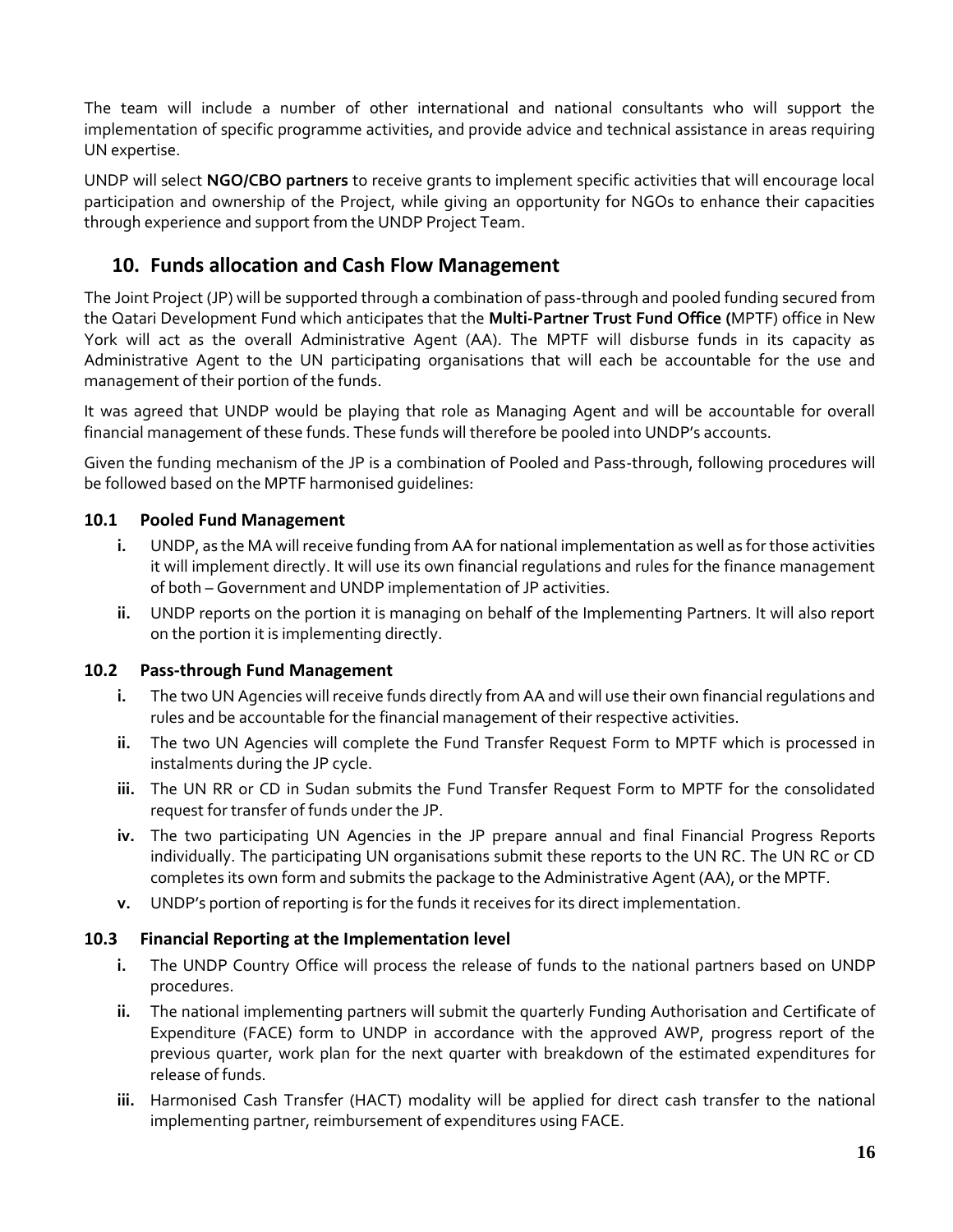- **iv.** In the event the national partners are not yet micro-assessed UNDP will apply its own guidelines for annual audit if the annual expenditures exceed \$300,000.
- **v.** If there is a request for a budget revision, the national implementing partners will liaise with the UN Coordinating Agency and submit official letter to UNDP for final approval.
- **vi.** The receiving UN organisations will apply a fee of 7% of the budget received from MPTF

The benefits of this combination of modalities are:

- 1) Accountability principles remain the same as other funding modalities (i.e. UN organisations are accountable for the funds they receive and disburse);
- 2) All UN organisations' implementing partners are jointly accountable for delivering results and conducting activities as outlined in the Results Framework and the AWPs, which means greater success; and
- 3) National Implementing Partners only need to follow one set of rules for the funds they manage and file one set of reports for activities of the JP that under their responsibility thus reducing overhead, discouraging duplication of donor funds and encouraging transparency. The only risk is that the AA has extended accountability as they are responsible for both their own funded activities as well as those supported by other UN organisations, which are beyond their immediate expertise. However, this risk is mitigated by the very strong managing and coordinating role that the JP Steering Committee has developed for the JP and which is evident in the management and coordination mechanisms described above, the logistics and programmatic support that UNDP is providing. The signing of the AWPs will also further mitigate risk.

Each UN organisation assumes complete programmatic and financial responsibility for the funds disbursed to it by the AA and makes obligations and incurs expenditure in support of activities agreed in AWPs according to their agency's regulations and procedures.

Each UN organisation establishes a separate ledger account for the receipt and demonstration of the funds disbursed to it by the AA under the agency implementation modality. UN organisations are requested to provide certified financial reporting according to the budget template provided by the MPTF Office and are entitled to deduct their indirect costs on contributions not exceeding 7 percent of the JP budget in accordance with provision of the MOU signed between AA and the UN participating agencies.

### **11. Monitoring, Evaluation and Reporting**

<span id="page-17-1"></span><span id="page-17-0"></span>

| <b>Expected Results</b><br>(Outcomes & outputs)                                                              | <b>Indicators (with baselines &amp;</b><br>indicative timeframe)                                                                                                                                                                                                                                                                                                                                | <b>Means of verification</b>                                                                                                                     | <b>Responsibilities</b> |
|--------------------------------------------------------------------------------------------------------------|-------------------------------------------------------------------------------------------------------------------------------------------------------------------------------------------------------------------------------------------------------------------------------------------------------------------------------------------------------------------------------------------------|--------------------------------------------------------------------------------------------------------------------------------------------------|-------------------------|
| Output 1:<br>Peace, Justice and<br><b>Reconciliation (PJR)</b><br>Centers established and<br>operationalized | Number of centres constructed and<br>operationalised<br>Number of associations and networks<br>created and operational<br><b>Baseline:</b> centres are not in existence<br>and no networks currently in place<br>Timeline: 6 months from completion<br>of procurement process for first batch<br>of centres to be constructed and<br>functional and associations<br>established and operational | Monitoring and Evaluation<br>reports;<br>Mid-term reviews reports;<br>Quarterly field visit reports<br>Semi-annual and annual<br>Project reports | UNDP, UN WOMEN          |

#### **Table 2: Monitoring Framework**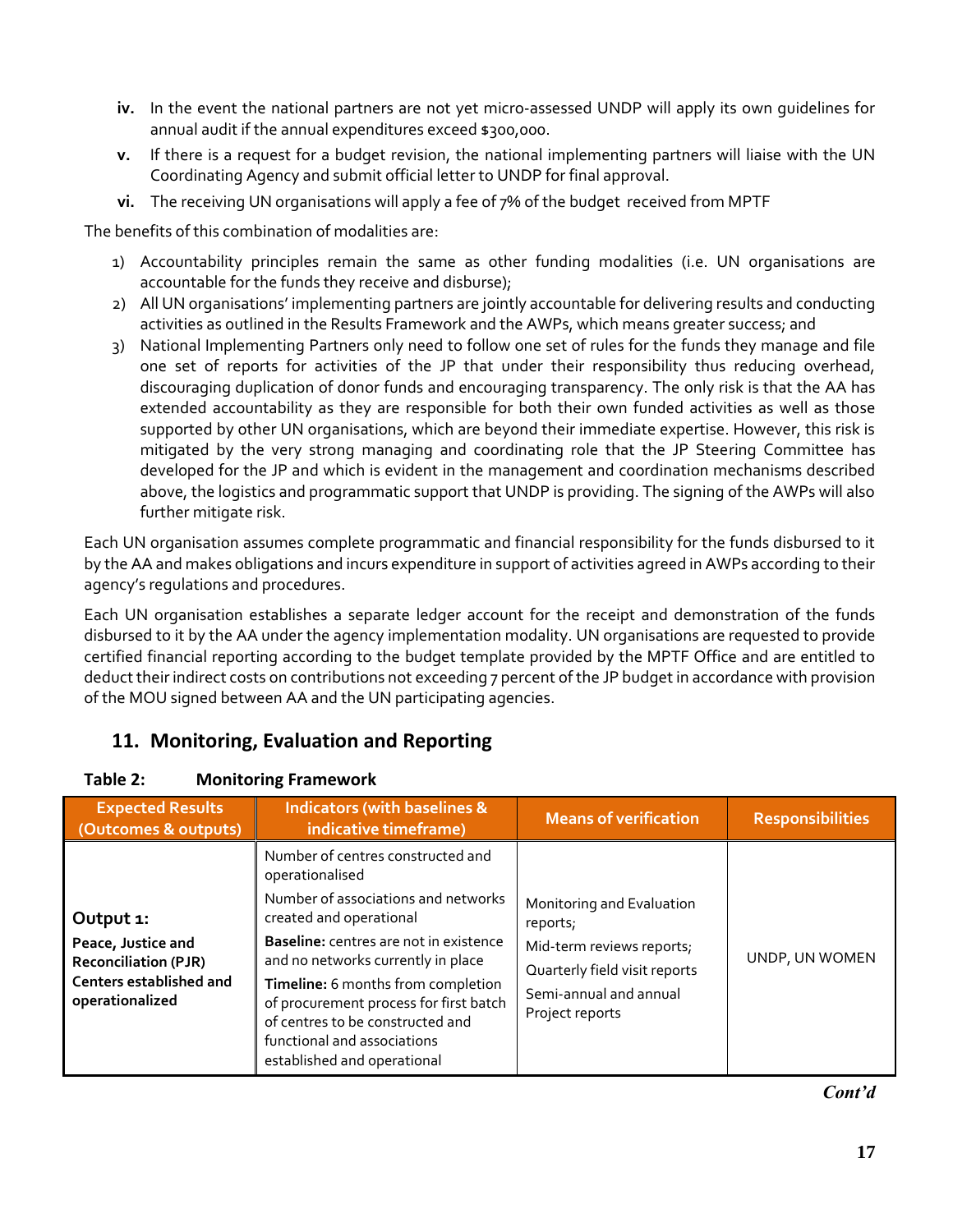| <b>Expected Results</b><br>(Outcomes & outputs)                                                                                                | <b>Indicators (with baselines &amp;</b><br>indicative timeframe)                                                                                                                                                                                                                                                                                                                                                                                                                                                                                                                                                                                                                                                                              | <b>Means of verification</b>                                                                 | <b>Responsibilities</b> |  |
|------------------------------------------------------------------------------------------------------------------------------------------------|-----------------------------------------------------------------------------------------------------------------------------------------------------------------------------------------------------------------------------------------------------------------------------------------------------------------------------------------------------------------------------------------------------------------------------------------------------------------------------------------------------------------------------------------------------------------------------------------------------------------------------------------------------------------------------------------------------------------------------------------------|----------------------------------------------------------------------------------------------|-------------------------|--|
| Output 2:<br><b>Support to State-driven</b><br>justice sector to be more<br>responsive to needs of<br>identified vulnerable<br>groups provided | Number of community justice and<br>security institutions capacity<br>enhanced<br>Development of a standard national<br>curriculum for training of rural court<br>judges<br>Baseline: Lack of capacity on<br>reconciliation, human rights approach<br>among police, prison staff and<br>judiciary and lack of a curriculum for<br>rural court judges<br>Timeline: 10 months                                                                                                                                                                                                                                                                                                                                                                    | Monitoring and Evaluation<br>reports;<br>Semi-annual and annual<br>Project reports           |                         |  |
| Output 3:<br><b>DRA Truth Justice and</b><br>Reconciliation<br><b>Commission (TJRC)</b><br>supported to reach<br>international standards       | Number of capacity building<br>initiatives to support the efficient<br>functioning of the TJRC undertaken<br>Number of community forums and<br>training workshops that are<br>supported and facilitated by the TJRC<br><b>Baseline: The TJRC currently</b><br>understaffed with only presence in El<br>Fashir. No community engagement<br>activities currently undertaken by the<br><b>TJRC</b><br>Timeline: 12 months                                                                                                                                                                                                                                                                                                                        | Monitoring and Evaluation<br>reports;<br>Semi-annual and annual<br>Project reports to donors | UNDP, UN WOMEN          |  |
| Output 4:<br>Local conflict resolution<br>mechanisms<br>strengthened                                                                           | Number of capacity building<br>initiatives and training for the native<br>administration undertaken<br>Numbers of cases and disputes<br>(disaggregated by typology) settled<br>through alternative approaches<br><b>Baseline:</b> There is weak legislation<br>currently in place to support the<br>effective functioning of the native<br>administrations. The native<br>administrations also require updated<br>training and skills in a number of<br>topical issues including human rights,<br>conflict analysis and management,<br>conflict mediation etc. Limited<br>numbers of cases currently being<br>resolved timely by the native<br>administrations and limited linkages<br>with the formal justice systems<br>Timeline: 14 months | Monitoring and Evaluation<br>reports;<br>Semi-annual and annual<br>Project reports to donors |                         |  |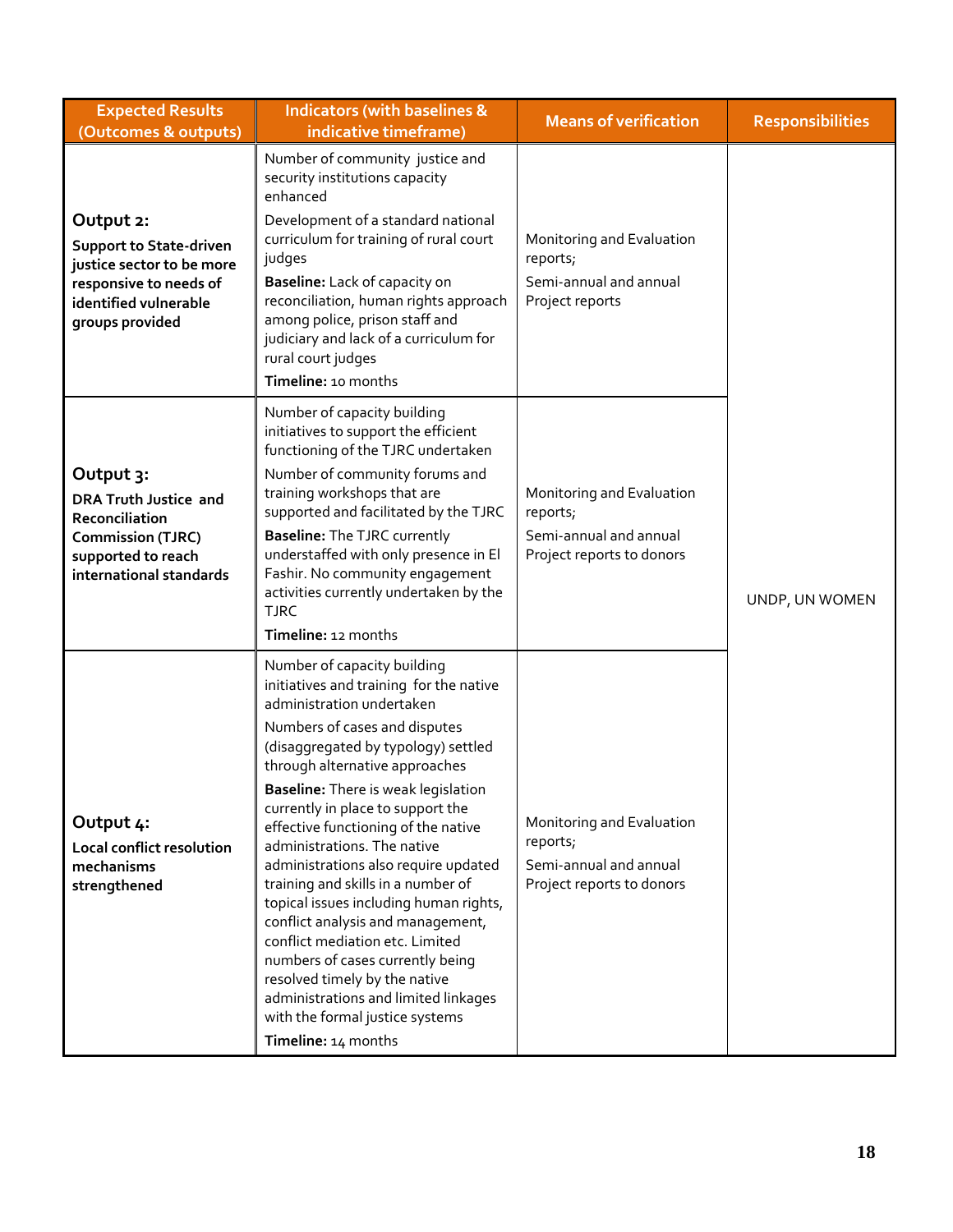#### **11.1 Annual/Regular Reviews:**

<span id="page-19-0"></span>Monitoring and evaluation (M&E) will be undertaken in line with the Joint Programme Results Matrix. An M&E Framework/Plan specifically focused on monitoring and overseeing the results that are being supported directly by UNDP will be prepared and implemented within the UN Joint Programme M&E processes. The Government, UNDP and the DRA will be responsible for setting up the necessary M&E mechanisms and tools, including those needed to monitor outcomes, and for conducting reviews to ensure continuous monitoring and evaluation of the Project, with a view to ensuring efficient utilisation of programme resources, as well as accountability, transparency and integrity. The Implementing Partners will provide periodic reports on the progress, achievements and results of their projects, outlining the challenges faced in project implementation as well as resource utilisation, as articulated in the Work plan. To the extent possible, reporting will be in accordance with the procedures and harmonised with United Nations Darfur Fund (UNDF) provisions.

Management, M&E are grounded in UNDF programme and operations policies and procedures, including annual planning, quarterly progress reviews, Joint Annual Reviews, and programme and Project outcome evaluations. In addition, Results Based Management will be systematically integrated across all UNDP-supported programmes and projects. Continuous monitoring and feedback will be ensured at all stages of project/programme design and implementation. UNDP will ensure that the Country Office is structured and has the requisite substantive and operational resources to deliver and monitor the programme, as well as to carry out its fiduciary responsibilities.

An annual Project review based on Work plan annual reviews and the completed Project evaluations and Outcome evaluations, will be conducted during the fourth quarter of the year. This will enable the Government, UNDP, UN WOMEN, DRA and partners, and community leaders to assess Project performance, document achievements and lessons learned, and ensure that such lessons are being integrated into programming.

Evaluating the effects of the proposed support package will demand special care. The focus should be on actual management functions, rather than formal structures, which are easier to put in place.

The Joint implementing Partners agree to cooperate with Government, UNDP and DRA for monitoring all activities supported by cash transfers and will facilitate access to relevant financial records and personnel responsible for the administration of cash provided by joint programme. To that effect, Implementing Partners agree to the following:

- **a)** *Periodic on-site reviews and spot checks* of their financial records by UNDP or its representatives;
- **b)** *Project monitoring of activities* following UNDP's standards and guidance for site visits and field monitoring; and,
- **c)** *Special or scheduled audits.* UNDP, in collaboration with other United Nations Agencies (where so desired, and in consultation with the coordinating Ministry), will establish an annual audit plan, giving priority to audits of Implementing Partners with large amounts of cash assistance provided by UNDP, as well as those whose financial management capacity needs strengthening.

#### **11.2 Evaluation and Reporting:**

<span id="page-19-1"></span>UNDP and UN WOMEN will collect data from the monthly and semi-annual monitoring missions as a basis for hard data and analysis to be included in quarterly and final reports. These periodic reports will identify the risks and assumptions, progress and results, and the impact on beneficiaries.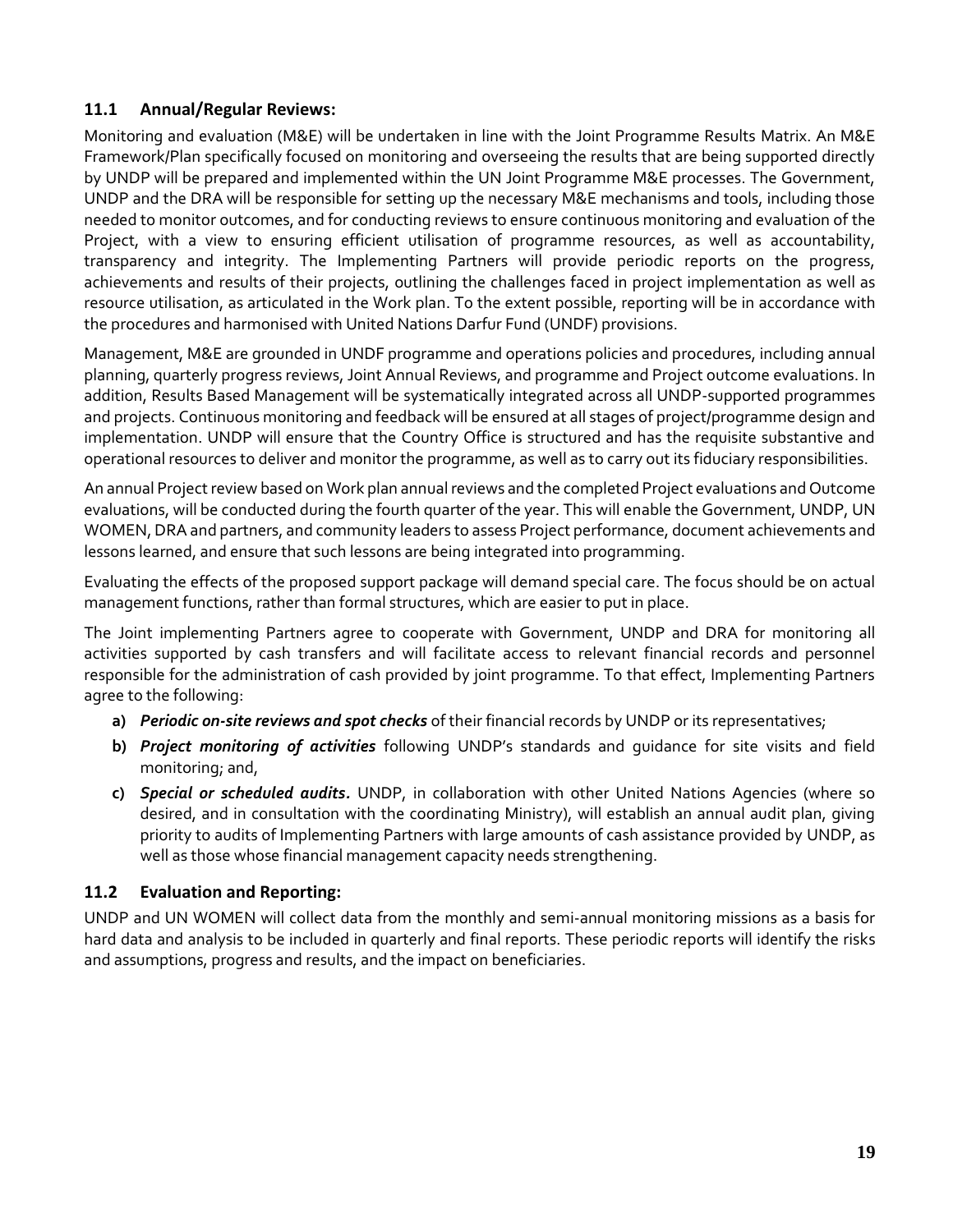# **12. Work plans and budgets**

Duration of the JP/Project: 18 Months

## <span id="page-20-0"></span>**Table 3: Work Plan of Project**

<span id="page-20-1"></span>

| Specific Objectives of the Fund: Promote Reconciliation and Coexistence for Sustainable Peace in Darfur                       |                                                                                                                                                                                                                                             |                           |                                                    |                |                |                                                                           |                                    |                          |
|-------------------------------------------------------------------------------------------------------------------------------|---------------------------------------------------------------------------------------------------------------------------------------------------------------------------------------------------------------------------------------------|---------------------------|----------------------------------------------------|----------------|----------------|---------------------------------------------------------------------------|------------------------------------|--------------------------|
| <b>Expected</b><br>products of the<br><b>JP/Project</b>                                                                       | <b>Key activities</b>                                                                                                                                                                                                                       | $Q_1$                     | <b>Calendar</b><br>(by activity)<br>Q <sub>2</sub> | Q <sub>3</sub> | Q <sub>4</sub> | <b>Responsible</b><br>Geographic<br>Participating<br>area<br>Organisation |                                    | <b>Planned</b><br>budget |
| Output <sub>1</sub>                                                                                                           |                                                                                                                                                                                                                                             |                           |                                                    |                |                | 2,522,500                                                                 |                                    |                          |
| Peace, Justice                                                                                                                | Construct 15 PJRCs                                                                                                                                                                                                                          | X                         | $\mathsf X$                                        | X              | X              |                                                                           |                                    | 1,850,000                |
| and<br>Reconciliation<br>(PJR) Centres<br>established and<br>operationalised                                                  | Support to CBOs and communities to run<br>and maintain the centres and strengthen<br>community based networks, with a gender<br>balance of focal points, through<br>community-level reconciliation and<br>economic empowerment initiatives. | $\times$                  | $\times$                                           | X              | $\times$       | <b>TBD</b>                                                                | UNDP/UN<br><b>WOMEN</b>            | 672,500                  |
| Output 2                                                                                                                      |                                                                                                                                                                                                                                             |                           |                                                    |                |                |                                                                           |                                    | 250,000                  |
| Support to State-<br>driven justice                                                                                           | Undertake reconstruction/refurbishment of<br>facilities, with a focus on rural courts                                                                                                                                                       | $\times$                  | $\times$                                           | X              |                |                                                                           | <b>UNDP</b>                        | 100,000                  |
| sector to be more<br>responsive to<br>needs of                                                                                | Facilitate dialogue with communities,<br>dispute resolution mechanism and State-<br>driven justice sector stakeholders.                                                                                                                     | X                         | X                                                  | X              | X              | <b>TBD</b>                                                                | UNDP/UN<br><b>WOMEN</b>            | 50,000                   |
| identified<br>vulnerable groups<br>provided                                                                                   | Develop and deliver gender-mainstreamed<br>training modules (including a specific<br>gender component) for the formal justice<br>sector.                                                                                                    | X                         | $\sf X$                                            | X              |                |                                                                           | <b>UN</b><br>WOMEN/<br><b>UNDP</b> | 100,000                  |
| Output 3                                                                                                                      |                                                                                                                                                                                                                                             |                           |                                                    |                |                |                                                                           |                                    | 396,266                  |
| <b>DRA Truth</b><br>Justice and<br>Reconciliation<br>Commission<br>(TJRC) supported<br>to reach<br>international<br>standards | Support the TJRC, including state level<br>office set-up, exchange visits, and<br>development of the framework for<br>community engagement in the TJR process                                                                               | $\times$                  | $\times$                                           | $\times$       | $\times$       | <b>TBD</b>                                                                | UNDP/UN<br><b>WOMEN</b>            | 396,266                  |
| Output 4                                                                                                                      |                                                                                                                                                                                                                                             |                           |                                                    |                |                |                                                                           |                                    | 360,000                  |
| <b>Local conflict</b>                                                                                                         | Identify sources of local conflicts and<br>current conflict resolution practices at<br>community-level, including a gender<br>sensitive conflict mapping and analysis                                                                       | $\boldsymbol{\mathsf{X}}$ | X                                                  |                |                |                                                                           |                                    | 50,000                   |
| resolution<br>mechanisms<br>strengthened                                                                                      | Support NGOs, including women's<br>organizations to organize to create<br>awareness within communities for the Truth<br>Justice and Reconciliation processes and<br>facilitate dialogue especially involving<br>women leaders               | X                         | $\times$                                           | X              |                | <b>TBD</b>                                                                | <b>UN</b><br><b>WOMEN</b>          | 130,000                  |

*Cont'd*